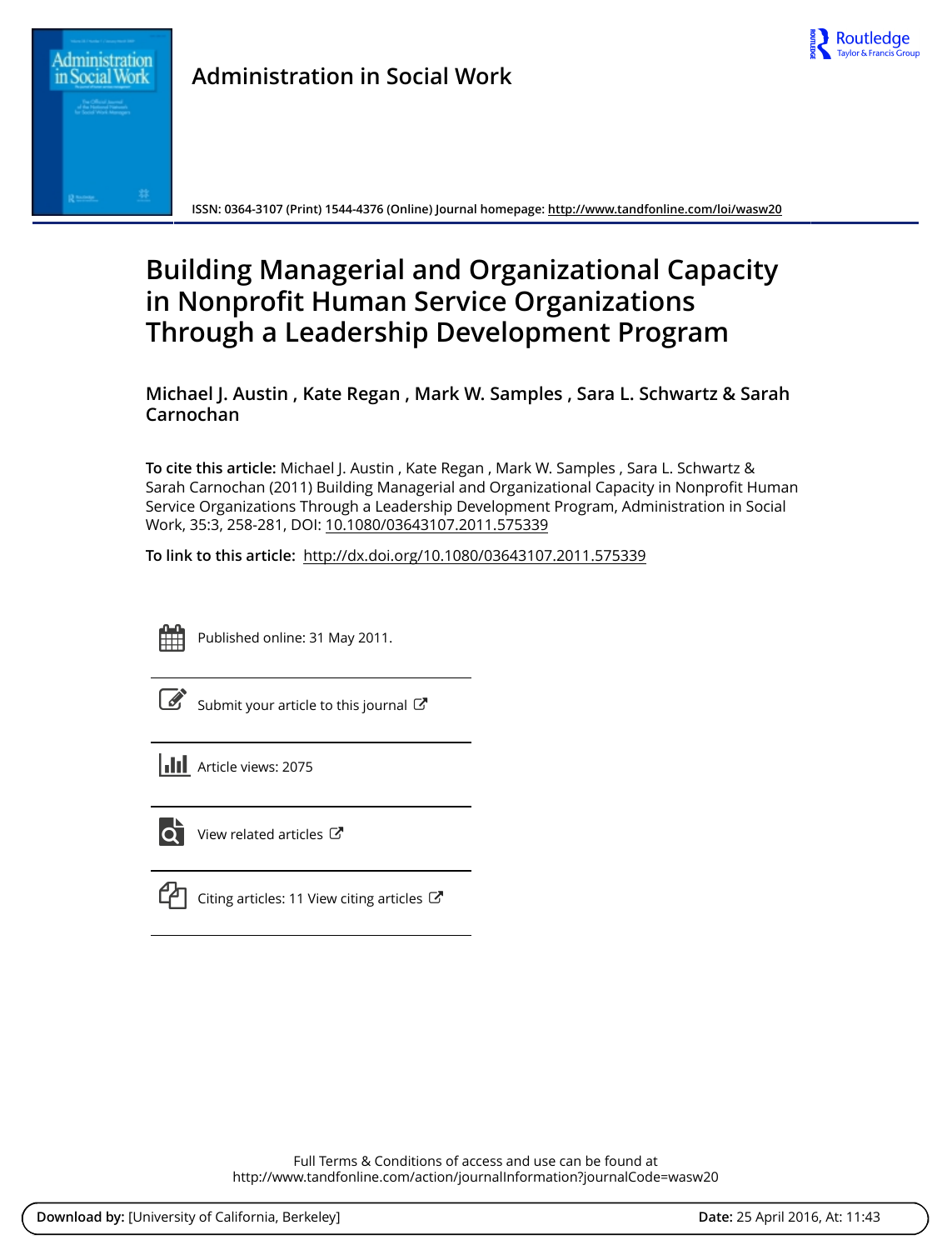

# **Building Managerial and Organizational Capacity in Nonprofit Human Service Organizations Through a Leadership Development Program**

# MICHAEL J. AUSTIN, KATE REGAN, MARK W. SAMPLES, SARA L. SCHWARTZ, and SARAH CARNOCHAN

*Mack Center on Nonprofit Management in the Human Services, School of Social Welfare, University of California, Berkeley, California, USA*

*Highly skilled managers are needed to lead organizations and enable them to survive in changing times, especially in this era when members of the baby boom generation are retiring from senior positions. Most short-term in-service management training programs for practicing managers reflect the abbreviated versions of content found in either undergraduate or graduate degree programs in nonprofit management. Recognizing the limitations of these traditional approaches to training future senior managers, a group of directors of nonprofit human service agencies serving children and families collaborated with a university to develop and implement a training program for their middle and senior managers to enhance their managerial leadership capacities. The program design and evaluation differs from traditional professional development programs in terms of the: 1) extensive involvement of agency directors and program participants in the program design; 2) learning projects that address agreed-upon agency issues that focus on both managing and leading; 3) participant-centered learning with individualized coaching; and 4) outcome-focus*

Research supported with fellowship funding by the VanLobenSels*/*RembeRock Foundation and the San Francisco Foundation, and administered by the University of California Extension in collaboration with the Mack Center on Nonprofit Management in the Human Services in July 2010.

Address correspondence to Michael J. Austin, Mack Center on Nonprofit Management in the Human Services, School of Social Welfare, University of California, 120 Haviland Hall #7400, Berkeley, CA 94720, USA. E-mail: mjaustin@berkeley.edu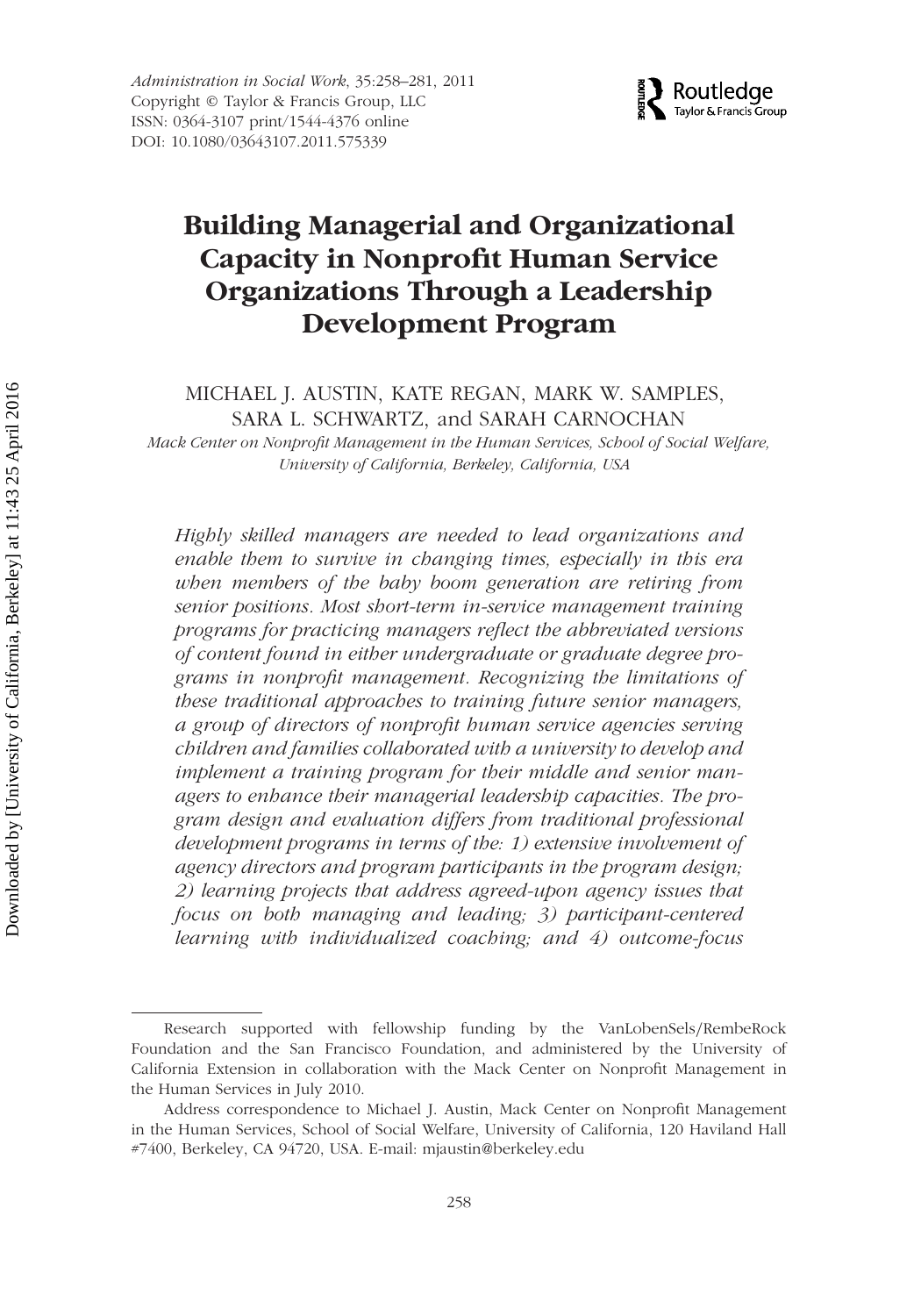*with respect to identifying new conceptual frameworks for training. This case study of the training design, implementation and evaluation concludes with implications for effectively preparing future generations for leadership roles in nonprofit human service organizations.*

*KEYWORDS leadership, managers, nonprofit, capacity building, in-service training*

# INTRODUCTION

While nonprofit human service organizations face multiple challenges in these times of economic uncertainty, the limited training opportunities for nonprofit managers is of particular concern. Visionary, effective leadership is critical to ensure organizational survival in the face of financial turmoil. However, opportunities for in-service managerial and leadership training programs have been scarce in the past several decades, a situation compounded by retirements among the baby boom generation and the need for leadership succession planning across the nonprofit sector. This case study captures the efforts of a group of directors of nonprofit human service agencies in the San Francisco Bay Area to address the managerial leadership training needs of middle and senior managers in agencies serving children and families. A three-module training program lasting 15 months was designed and implemented with the support of two local foundations that recognized the need to build managerial leadership capacity in nonprofit organizations. This effort was also supported by the endowment of the Mack Center on Nonprofit Management in the Human Services located in the School of Social Welfare at the University of California, Berkeley.

Management and leadership development programs are being called upon to pay attention to both staff and organizational capacity building. The training program described in this analysis was designed to build both managerial and organizational capacity. Given the limited literature on in-service training programs for human service managers (in contrast to the predominance of university-based pre-service programs), the literature review highlights the pioneering work of Blumenthal (2003, 2007), who seeks to integrate managerial and organizational capacity building and provides the theoretical foundation for designing this training program. The literature review is followed by an overview of the training program. The next section presents key findings from the training program evaluation and concludes with implications for the design of in-service managerial leadership programs.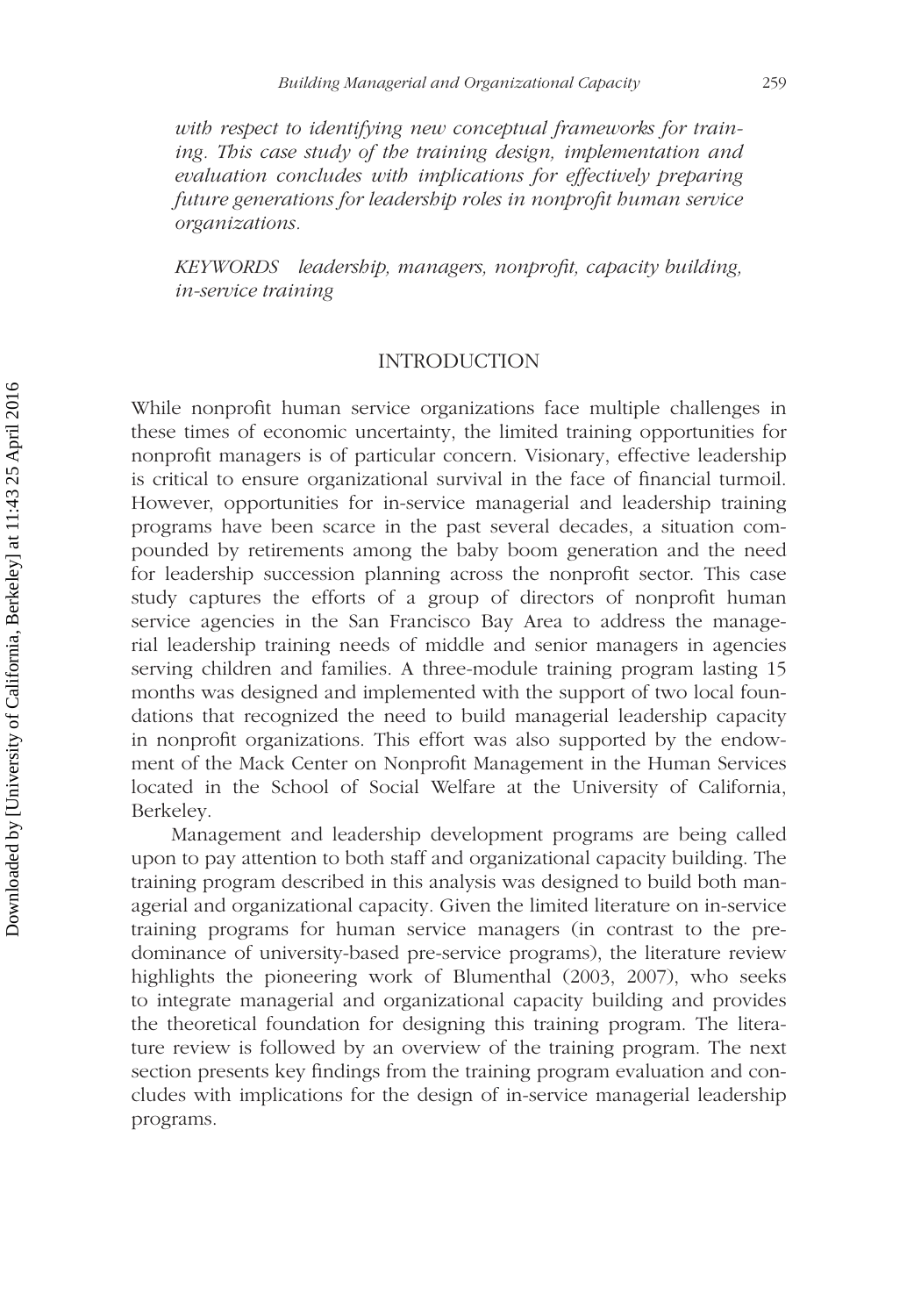# LITERATURE REVIEW

The United States has undergone considerable political, economic, and social shifts in the last several decades that have altered the ways that human service organizations deliver services and have brought a unique set of managerial challenges to administrators at all levels. To respond to these challenges, human service organizations have begun to develop inservice training programs or to collaborate with training institutions to meet the educational and training needs of their middle management employees. Middle management positions have been filled historically by staff members who have moved up through the organizational ranks, without much attention to training for the duties of the new position. The following brief literature review on management training for nonprofit human service organizations features the structure and content of training programs as well as the theoretical frameworks used for training program design.

A number of studies have focused on the specific skills that human service administrators and middle managers need to develop in order to be effective, including: management technology, leadership skills, organizational change, decision making, management of diversity, cultural competence, program monitoring and accountability, financial management, personnel administration, and supervision (Cashman, 1978; Dane, 1983; Dolan, 2002; Doueck & Austin, 1986; Fong & Gibbs, 1995; Gutierrez, Kruzich, Jones, & Coronado, 2000; Hyde, 1998; Perlmutter, 1988). Some training models provide a bridge for clinicians to move into management positions by helping them expand their knowledge and skills in administration and management (Dane, 1983).

Preston (2004) notes that training programs should attend to management and technical skills while also facilitating the development of a larger, macro-level awareness and sensitivity to how the external environment influences the organization and those that it serves. Hart (1988) looks beyond the traditional training needs of human service managers and considers the importance of leadership in human service organizations, recognizing that traditional university programs do not emphasize the concept of leadership in course curriculum or course readings. Helping managers become visionary leaders calls for a focus on self-awareness, self-directed learning plans, capacities to differentiate between good and great performance, and finding time to reflect, practice, and learn (Genis, 2008). These perspectives emphasize issues that are broader than managerial skill sets, particularly organizational environment and leadership capacity.

Preston (2005) developed a training model that highlights flexibility and control in relationship to the internal and external dimensions of management: 1) internal flexibility, i.e., the development of individuals and groups in the organization; 2) external flexibility, i.e., building the capacity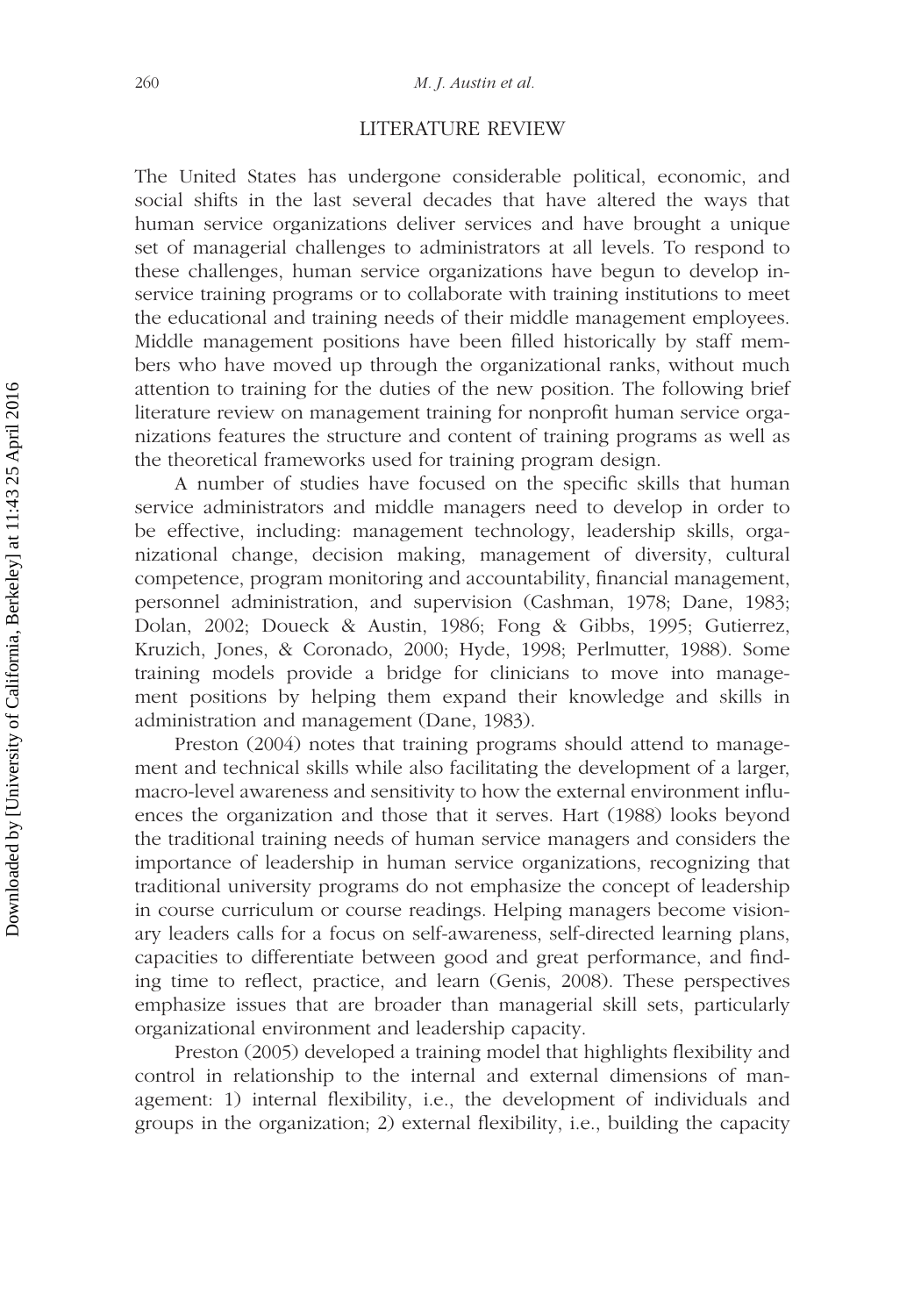to engage effectively with the external environment; 3) external control, i.e., setting and realizing high standards of organizational performance; and 4) internal control, i.e., the stabilization of workflow processes and data management (Preston, 2005).

Similar to Preston (2005), Glisson (1981) suggests that the manager's role is to facilitate the functioning of the interrelationships between the internal and external aspects of the organization based on the following organizational subsystems: 1) the psychological subsystem, i.e., the psychological and social relationship factors in the workplace; 2) the structural subsystem, i.e., the formal structure of the organization; 3) the technological subsystem, i.e., worker techniques and knowledge; and 4) goals and values, i.e., constraints or limitations on organizational policy, planning, and behaviors. The four internal subsystems interact in a reciprocal relationship with the external environment, consisting of other organizations, the organization's clients, and interested community groups. Glisson (1981) contends that organizations have the potential to ensure their own survival and promote change in their environments, provided that managers understand the organization's internal subsystems, the external environment, and the interactions and interrelations between the two, enabling them to effectively coordinate and manage the systems and lead the agency.

Building on the concepts of Preston (2005) and Glisson (1981) regarding the role of manager as leader of change and facilitator of relations between the organization and its external environment, it is important to also note the ideas of Blumenthal (2003), who focuses on the critical relationship between managerial capacity and organizational capacity. Blumenthal (2003) defines capacity building as "actions that improve nonprofit effectiveness" in four performance domains: 1) organizational stability, i.e., an organization's ability to "deliver its programs and services *...* over the long run" (p. 9); 2) financial stability, i.e., "sufficient working capital to meet normal fluctuations in cash flow and sufficient reserves to meet capital needs"(p. 10); 3) program quality, i.e., long-term impact on clients; and 4) organization growth, i.e., expansion of an organization's services and programs in a way that is "healthy" and leads to quality services throughout the organization. Also included in Blumenthal's analysis is a fifth dimension of capacity building relating to systems management, that is, "improving an organization's skills and systems, or *...* new management strategies or structures" (p.55). Key inputs to organizational capacity building include: 1) capacity to generate financial*/*human*/*informational resources, 2) capacity to manage*/*change organizational culture, 3) capacity to identify*/*support*/*demonstrate organizational leadership, and 4) capacity to create*/*support attitudes toward change. Blumenthal (2003) also identifies the following capacity-building tools: 1) research tools to determine the readiness of an organization to go through a capacity building process; 2) planning tools; 3) implementation and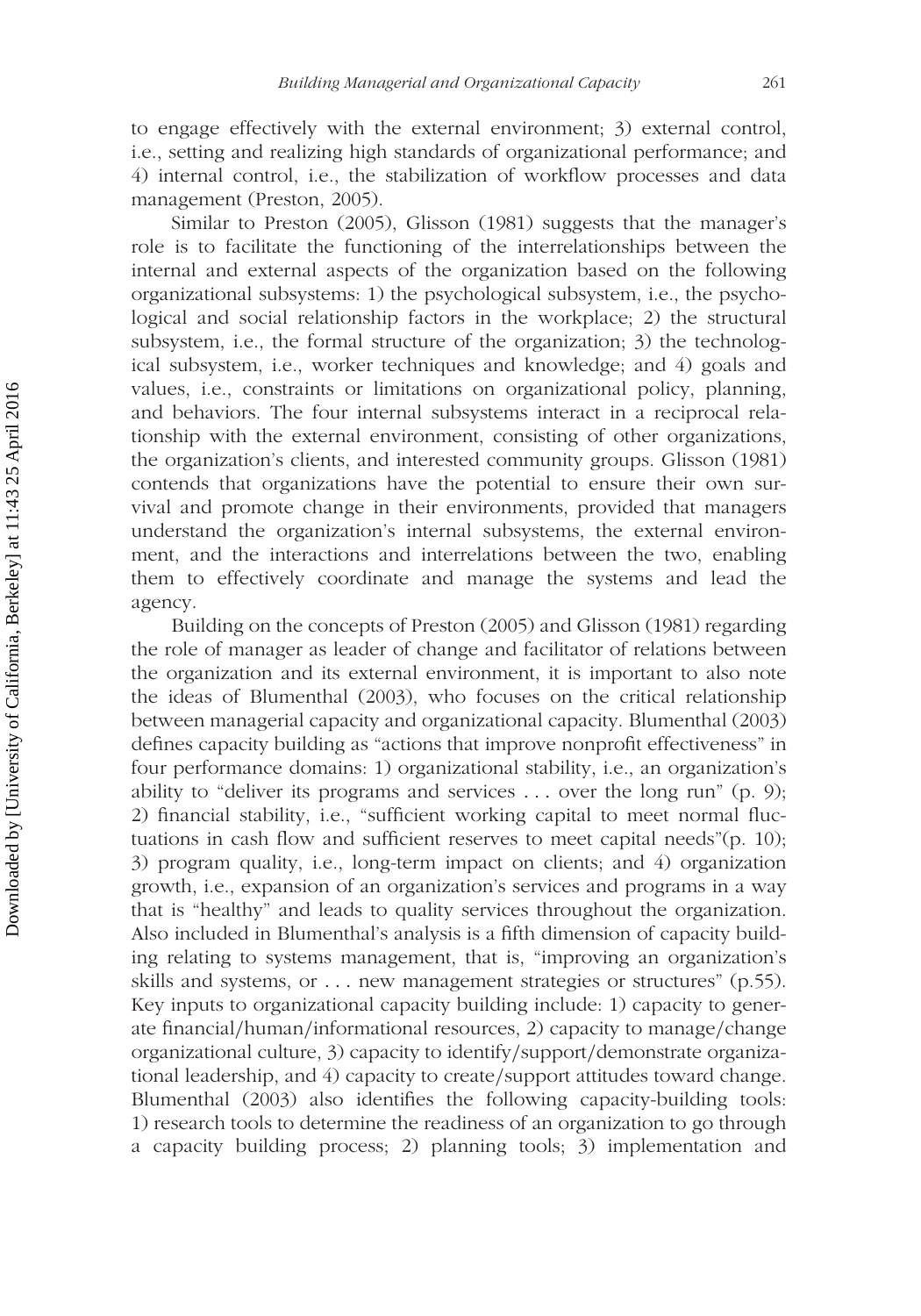monitoring, including coaching and workshop sessions; and 4) evaluating the impact of the capacity-building process on the organization itself.

Blumenthal's model of organizational capacity-building processes informs her views on the optimal design for management training programs. While most programs focus on individual development (e.g., leadership roles, management skills, and peer learning and support), Blumenthal (2007) argues for training that simultaneously promotes organizational learning and change. As summarized in Figure 1, Blumenthal (2007) outlines four components that shape the design of a management training program that seeks to expand organizational capacity: 1) making explicit the organizational capacity-building goals; 2) creating a supportive practice environment within the training program and in the agency; 3) training approaches that include multiple approaches to learning, e.g., didactic, experiential, reflective, self-assessing, and life-long learning; and 4) the use of different training tools such as self-assessment inventories, online resources, videotapes, observational checklists, etc.

After assessing organizational capacity-building goals and environmental constraints and supports, Blumenthal (2007) identifies four major pedagogical approaches that training program designers should consider:



**FIGURE 1** Factors impacting training elements and tools.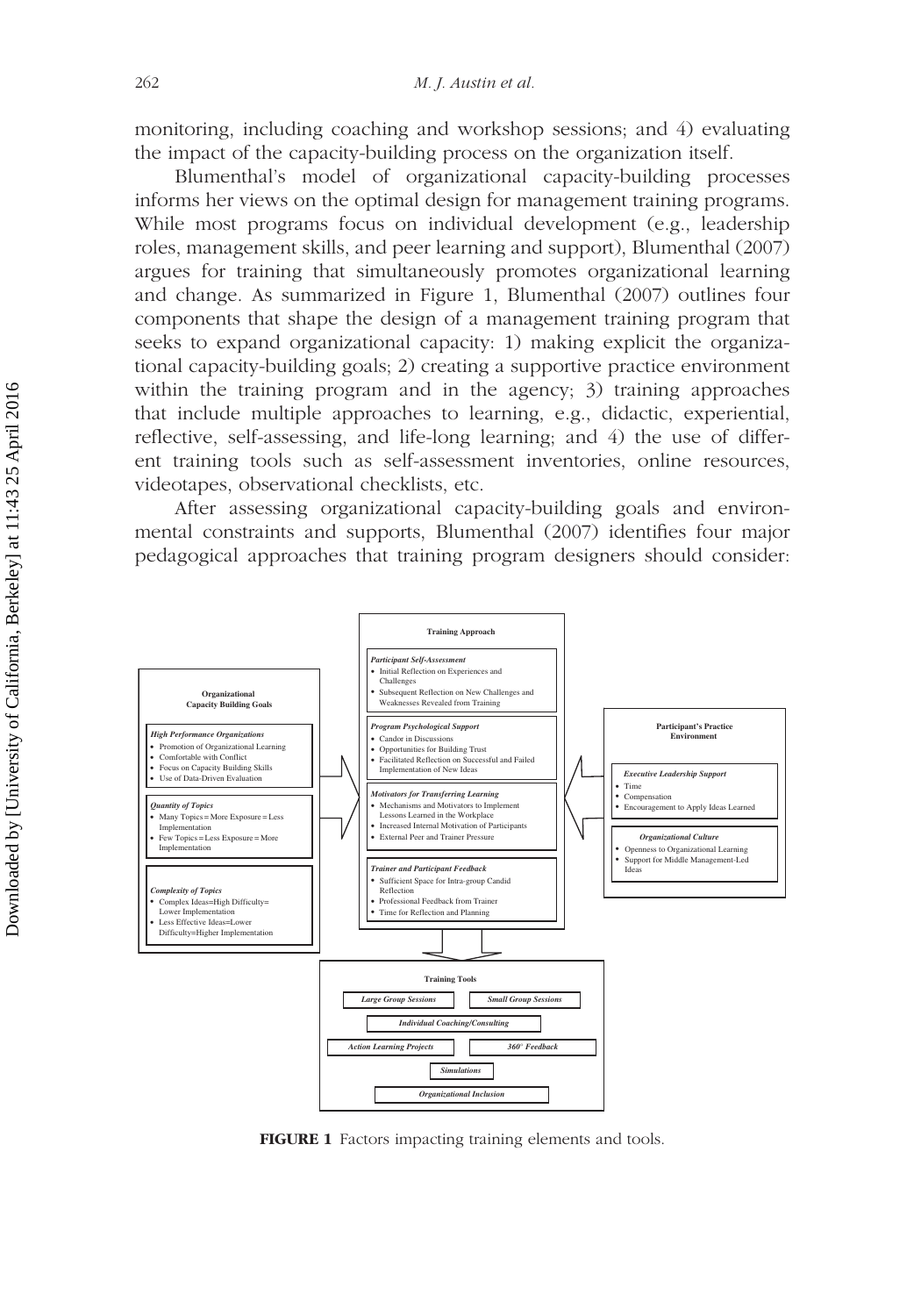1) participant self-assessment, 2) psychological support, 3) motivation for transferring learning, and 4) feedback. Participant self-assessment often begins with reflection on workplace experiences and challenges, expanding to a more comprehensive self-evaluation identifying more sensitive issues. In order to create a safe context to address challenges and share professional concerns, the self-assessment process needs to be linked to the provision of psychological support during the training program to promote motivation for transferring learning back to the workplace, particularly learning related to organizational change.

Finally, the following training tools noted in Figure 1 can be used to link the organizational capacity-building goals of the training program with the realities of the participant's practice environment:

- **Large group sessions**: Focus on predetermined topics; aimed at describing, defining and clarifying.
- **Small group sessions**: Emphasize discussing, reflecting, brainstorming, analyzing, supporting individual members, or developing projects.
- **Individual coaching***/***consulting:** Focuses on the participant in his*/*her organizational environment.
- **360 degree feedback:** Requires participants to get feedback on performance from others in and outside of their organization.
- **Action learning projects:** Focus on improving some aspect of organization performance, designed by individual participants.
- **Simulations:** Structured roleplay of mock organizational situation, with observation and debriefing.
- **Organizational inclusion:** Involves other members of participants' organizations in training sessions; focuses on adapting ideas to the realities of each participant's organization.

These training tools can be adapted to support the training program design and the needs of participants. For example, action learning projects designed to promote the transfer of learning (Austin, Weisner, Schrandt, Glezos-Bell & Murtaza, 2006) AND organizational change can often be combined with small group sessions to provide psychological support for participants as well as trainer and participant feedback.

# A CASE STUDY OF A MANAGERIAL LEADERSHIP TRAINING PROGRAM

Drawing on Blumenthal's framework of training grounded in organizational and managerial capacity building, a managerial leadership development training program (MLDTP) was designed to address two major goals: 1) build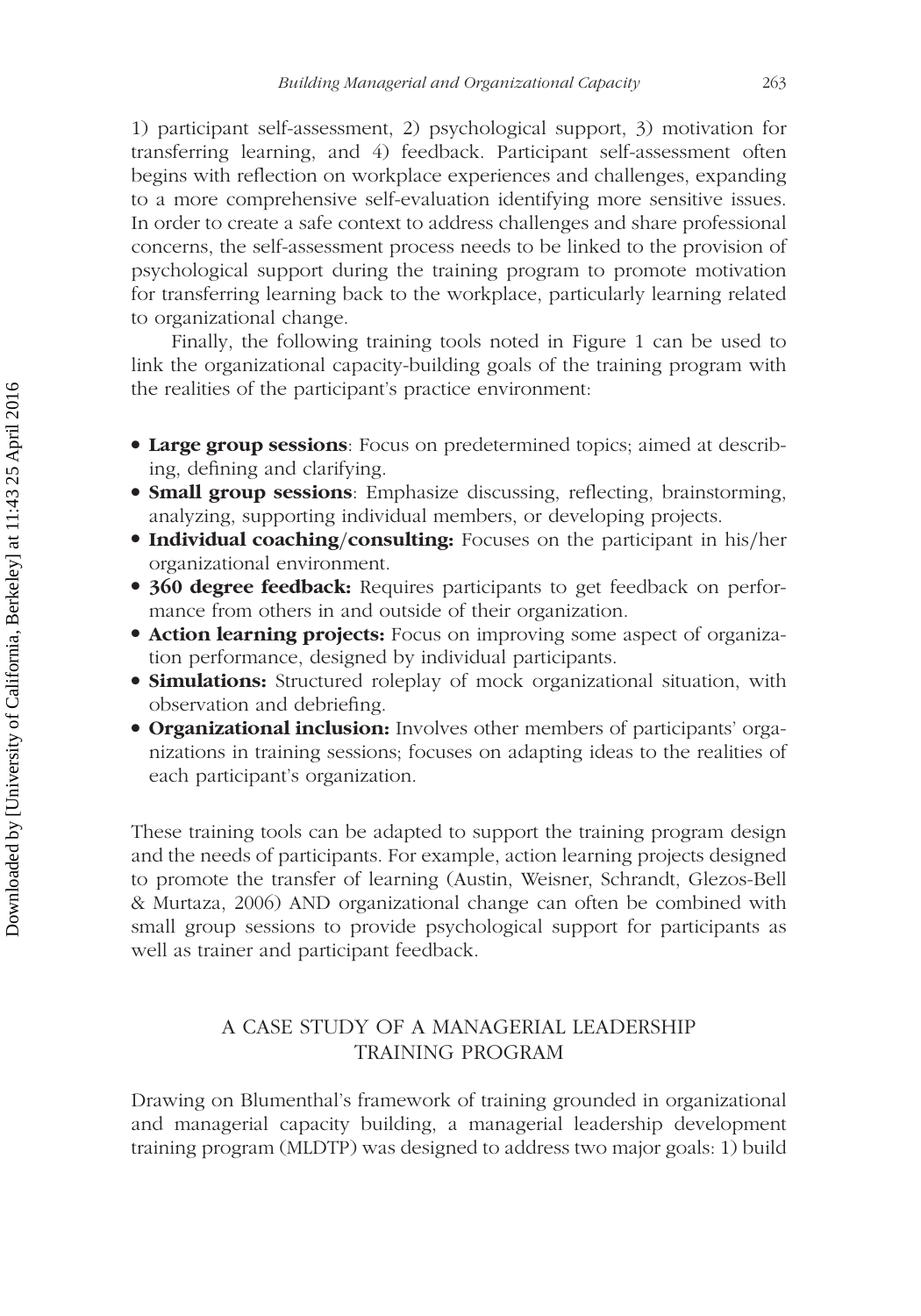the individual capacities of participants to move from reactive crisis management to managerial leadership based on a vision of organizational change; and 2) promote continuous organizational improvement in the areas of organizational stability, program quality, financial stability, organizational growth, and systems management, while taking into account the organizational culture and climate. The MLDTP was launched in 2008 through the efforts of the Bay Area Network of Nonprofit Human Services Agencies (BANNHSA), established in 2006 by the executive directors of nonprofit organizations dedicated to improving the outcomes for children and families in their San Francisco Bay Area communities. The following program overview describes the design process, key program components, and program participants.

#### Designing the MLDTP

Based on an agency-university collaborative between BANNHSA and the Mack Center on Nonprofit Management in the Human Services, the design of the training program sought to balance the organizational needs identified by the agency directors with the learning needs articulated by participants in the first phase of the program. The agency directors identified four priority areas for skill development (leadership development, external relations, management capacities, and executive-board relationship development), as illustrated in Figure 2.

Leadership Development Recognition of the differences between leading and managing Ability to identify when to ask for help Meeting management skills Strategic planning skills Ability to give/receive mentoring Ability to balance internal and external demands

External relations

Community -building skills

Understanding and ability to work with government and its policies and regulations Understanding how to influence policies and regulations Ability to access and utilize community resources (consultants etc.) Collaboration skills Ability to establish relationships with grantmakers and understand their role and responsibilities as grantees

#### Management capacities

Ability to manage volunteers Ability to manage relationships with superiors Ability to manage change Ability to assess and manage risk Business skills (i.e. budgeting and finance, etc.)

#### Executive-Board relations

Understanding Board/Executive relationships

**FIGURE 2** Inventory of management knowledge and skills identified by agency directors.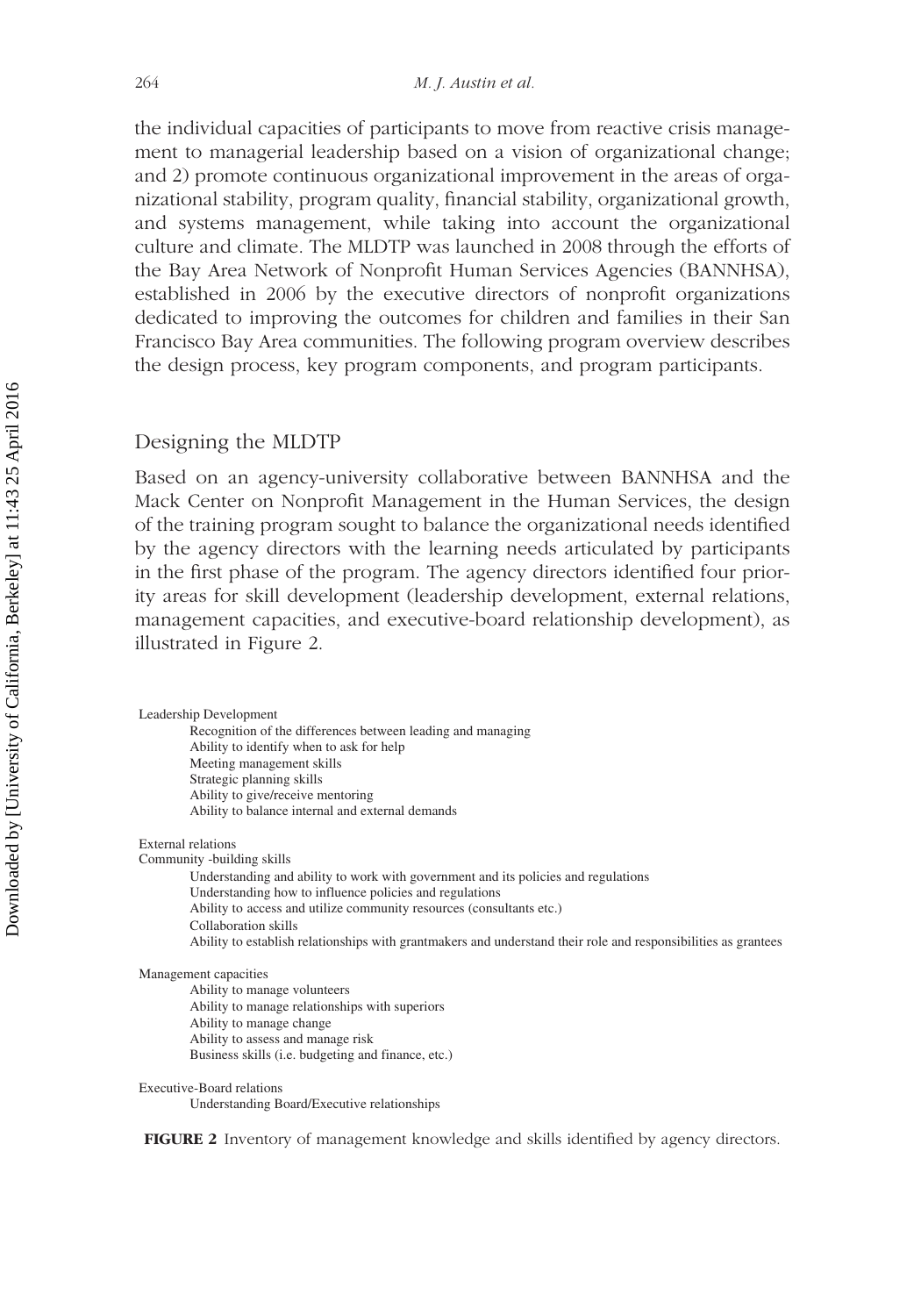The program participants came from a variety of cultural, experiential, and educational backgrounds and worked as supervisors and managers of the organizations. (Participant characteristics are summarized in Note 1.) Participants were asked at the beginning of the training program to identify their professional development goals. Summarized in Figure 3, the most commonly cited goals related to expanding personal capacities, increasing managerial competence, and dealing with current job challenges that affect one's confidence and capacity as organizational leader. Other issues included time management and workload prioritization skills, as well as managing with limited resources and maintaining staff morale.

| <b>I. Personal Capacities</b>                   |                |
|-------------------------------------------------|----------------|
| Improve Work and Grow in Current Position       | 7 Participants |
| Take on More Responsibility in Organization,    | 4 Participants |
| Seek Higher Position in Another Organization    |                |
| or Start Own Organization                       |                |
| Develop a Healthy Work/Life Balance             | 3 Participants |
| Develop Professional Development Plan           | 2 Participants |
| Take Time to Reflect                            | 2 Participants |
| Develop/Grow Professional Network Base          | 2 Participants |
| Balance Current Job with Clinical Work          | 1 Participant  |
| Seek a New Educational Degree                   | 1 Participant  |
| <b>II. Management/Organizational Capacities</b> |                |
| Develop Confidence in Leadership and            | 7 Participants |
| Improve Leadership Skills Capacity              |                |
| Learn Time Management/Task Prioritization       | 4 Participants |
| <b>Skills</b>                                   |                |
| Learn How to Develop Systems and Structures     | 3 Participants |
| for Continual Organizational Learning and       |                |
| Improvement                                     |                |
| Wanting to Learn how to Strategically Grow      | 3 Participants |
| Programs                                        |                |
| Have Opportunity to Learn Best Practices from   | 3 Participants |
| Peers                                           |                |
| Have Opportunity to Spur Creativity and         | 2 Participants |
| Innovation (e.g., "Fresh Ideas" for the         |                |
| Organization)                                   |                |
| Build Knowledge Management Base                 | 1 Participant  |
| Wanting to Learn how to Supervise and           | 1 Participant  |
| <b>Motivate Staff Better</b>                    |                |

| III. Dealing with Challenges of Doing My Current Job |                |
|------------------------------------------------------|----------------|
| Time/Workload                                        | 7 Participants |
| Management/Balance/Prioritization                    |                |
| (Multitasking)                                       |                |
| Limited Resources/ Sustainability                    | 6 Participants |
| Too Many Day-to-Day Activities to Focus on           | 5 Participants |
| Big-Picture Thinking                                 |                |
| Staff Supervision (multiple work styles, etc.)       | 3 Participants |
| <b>Staff Turnover/Hiring</b>                         | 2 Participants |
| Changing Issues in the Community                     | 1 Participant  |
| Managing in Times of Uncertainty                     | 1 Participant  |
| Weak Administrative Systems and Infrastructure       | 1 Participant  |

**FIGURE 3** Topics of desired growth for participants.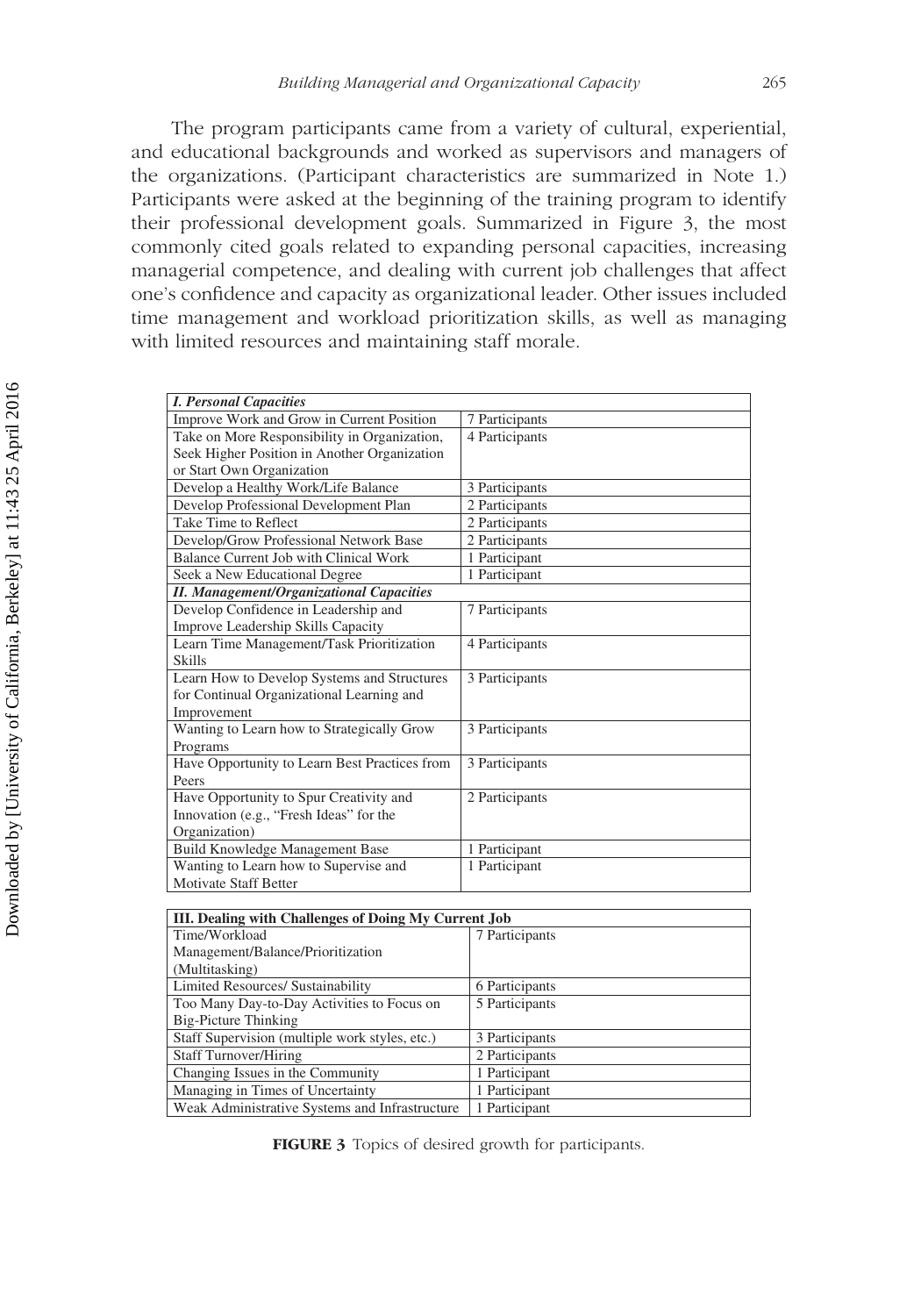As these two figures reflect, there were significant differences between the skills identified by the participants (e.g., increasing leadership skills and managing day-to-day operations that included crisis management) and the perceptions of agency directors related to acquiring "bigpicture" skills (e.g., community relations, strategic planning, and developing professional networks for collaboration). The training program designers incorporated the perspectives of participants and directors into the design of the three modules in the training program as highlighted in Figure 4.

Module I featured the experiences of veteran agency directors who reflected on their career trajectories, lessons learned along the way, and

*Module I – Learning from the Veterans* (four half-day monthly sessions)

- Four veteran human service organization executive directors reflected on career experiences and big-picture issues (e.g., organizational values, organizational change, community impact, and policy advocacy).
- Participants reflected upon their own career experiences and completed a self-shadowing exercise in which they documented how they spent their time on a typical workday and identified what they learned from the exercise and wanted to change. Feedback was based on Kotter's (1990) framework that distinguishes between managing (coping with complexity related to planning and budgeting, organizing and staffing, and evaluating and problem solving) and leading (coping with change related to setting directions, aligning people, and inspiring).
- Participants developed a brief memo on an organizational change project that they would like to lead within their organizations based on discussions with their executive leadership based on the principles of change management (Proehl, 2002).
- The results of these activities were used by the program designers in structuring Modules II and III.

*Module II: Managerial Leadership Knowledge and Skills* (four 2-day sessions over a 4-month period)

- Major components: 1) experiential activities, 2) skill-focused didactic presentations from experts in nonprofit human services, 3) supplementary reading materials, and 4) consultation with the training facilitator to refine organizational change projects (see Figure 3 for summary of organizational change projects).
- Session 1 focused on understanding nonprofits in their environmental contexts and the role middle managers play within those nonprofits.
- Session 2 involved a two-day experiential "conference learning model" designed to help participants understand systems analysis through the processing of their own roles in a simulated group setting that featured the roles they played in their organizations, in their communities, and in society, and with all stakeholders in human service work.
- Sessions 3 and 4 focused on the development of specific skill sets for human service nonprofit management that included: program evaluation, evidenced-based decision making, fundraising, financial management, and communication and presentation skills.

*Module III - Leadership in Action:* 

- Support for participants in the implementation of their organizational change projects through the use of individual and small group coaching sessions.
- Coaching also included the integration of the didactic and experiential activities of Module I and II, culminating in a one-day session in which participants presented their projects to the group and agency directors for feedback and discussion.

**FIGURE 4** MLDPProgram Components (January 2008 to April 2009).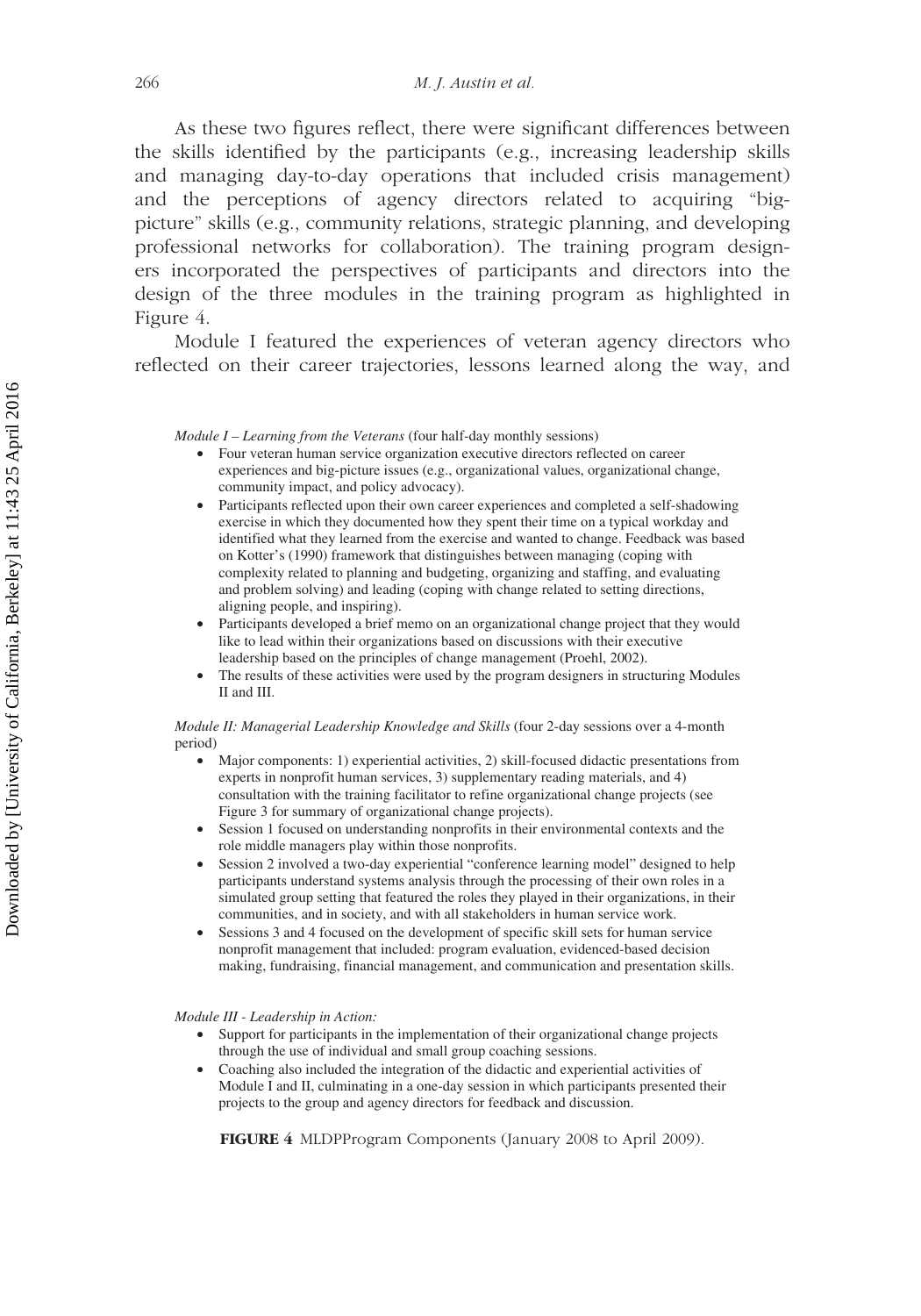areas of expertise related to the use of values in managing the agency's culture, managing change, responding to changing community needs, and carrying out the policy advocacy dimension of managerial leadership. Module II included both didactic and experiential content related to managerial leadership skills and knowledge (e.g., simulated organizational analysis, program evaluation, fundraising, financial management, presentation skills, and evidence-informed decision making). Module III involved both individual and small group coaching related to the implementation of participant-designed organizational change projects, culminating in a oneday session on presenting the change projects to peers and agency directors (Ross & Wright, 2001).

#### Reflections on Program Design

The two most important features of the program design involved the creation of a safe space for participants to experiment with their roles and learn from candid feedback and the integration of didactic and experiential learning. The program facilitator helped to create the safe space by: 1) being clear about the purpose of the program and program expectations; 2) being supportive of individual learning needs and interests; 3) creating small groups for project feedback that had no direct reporting relationships in them; 4) modeling how to effectively integrate person and role by providing organizational examples taken from her personal, lived learning experiences in management, leadership, and consulting roles. This modeling encouraged participants to talk about real experiences and helped them recognize that their experiences provided the basis for learning in addition to the didactic material provided by presenters.

The safe space also provided opportunities to build trust that led to more candid peer feedback and receptivity to coaching in Module III. In addition, the shared role-playing experiences created by "the conference model" in Module II also helped to build trust and bonding among group participants (Ramsay, 1999; Rayden, Skalbeck, & Snyder, 1994). While participants were initially apprehensive about some of the experiential activities of the conference model, upon reflection they expressed an appreciation for the level of intimacy created by working closely with their peers, especially the increased level of candor in speaking openly about how participants felt about themselves and each other. As a result of providing fellow participants with candid feedback about how they perceived each other's organizational change projects, the participants were better able to reflect on implementing their own projects. For example, a team of participants discovered that their presentation to upper management required more planning and strategizing than they realized when the project was not readily received because they had not accurately considered the power, politics, and authority structures in the organization. Direct feedback from participants, as well as the facilitator,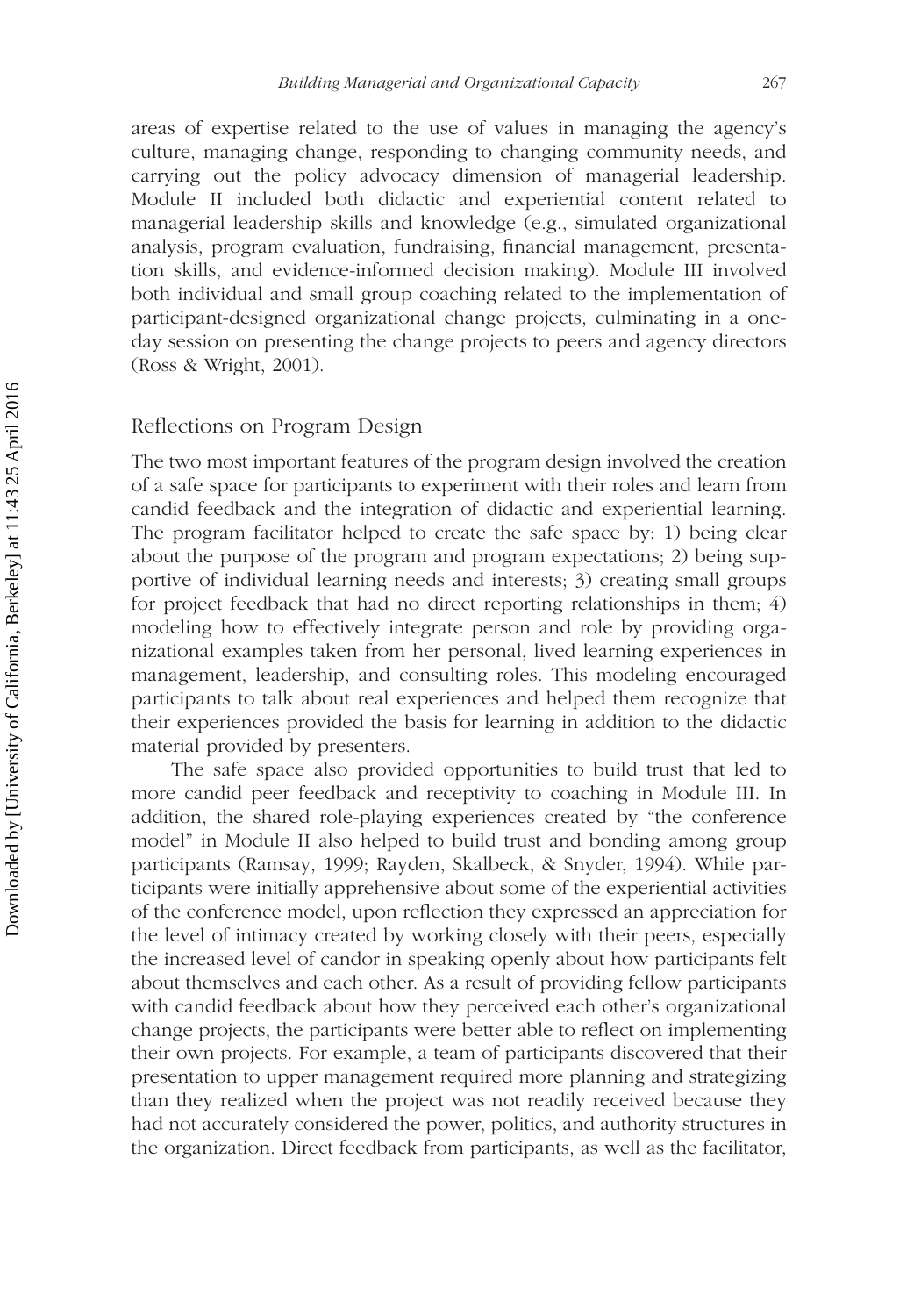led to a very successful subsequent presentation that was followed by a commitment from the executive director to support the project.

In addition, the development of a safe environment supported effective group coaching processes in which honest and courageous conversations took place. For example, it was possible to give a participant feedback about the breadth and scope of his change project in such a way that he was able to recognize his difficulty in narrowing the focus of this project because of his propensity to focus exclusively on the big picture, which, while certainly a strength, at times made him less effective in his current role as manager.

The conference model experience included activities such as using a systems analysis to examine the participants' organizations; assessing the group dynamics and the informal roles that participants were cast into in their organizations; experiencing the process of shifting into and out of various roles; and distinguishing between person and role to re-enforce insights expressed by participants. The training facilitator sought to shift the group's focus from the "person in role" focus to an "organization in its environment" perspective. For example, in the systems analysis event, one participant was able to move from seeing herself as a manager "under siege" to recognizing that the shift in funding priorities was placing her program in a favorable spotlight as innovative and a direction-setter for new programs. She then linked this organization in environment perspective to the experiences of participants in the conference model exercise. By picturing themselves outside of their roles in their own organizations, participants were able to view their organizations with a big-picture lens as well as see the relevance of the supplemental reading material.

The process of group and individual coaching in Module III addressed the barriers that participants faced in implementing their organizational change projects summarized in Figure 5. In addition, the training facilitator was able to link the didactic information presented in Module II with specific dilemmas faced by program participants in Module III. It was during this process that many participants experienced a number of "moments of clarity" or "aha!" moments. For example, it became very clear to one participant that different roles are played by leaders, managers, and facilitators in terms of how they are perceived, how groups respond to each role, how to use each role, and how to shift roles when necessary.

# EVALUATING THE PROGRAM

The design and methods used to complete an evaluation of the training program are described in Note 2. This section captures some of the highlights of the participant's perceptions as well as those of their executive directors. It then summarizes the training facilitator's assessment of the major program outcomes.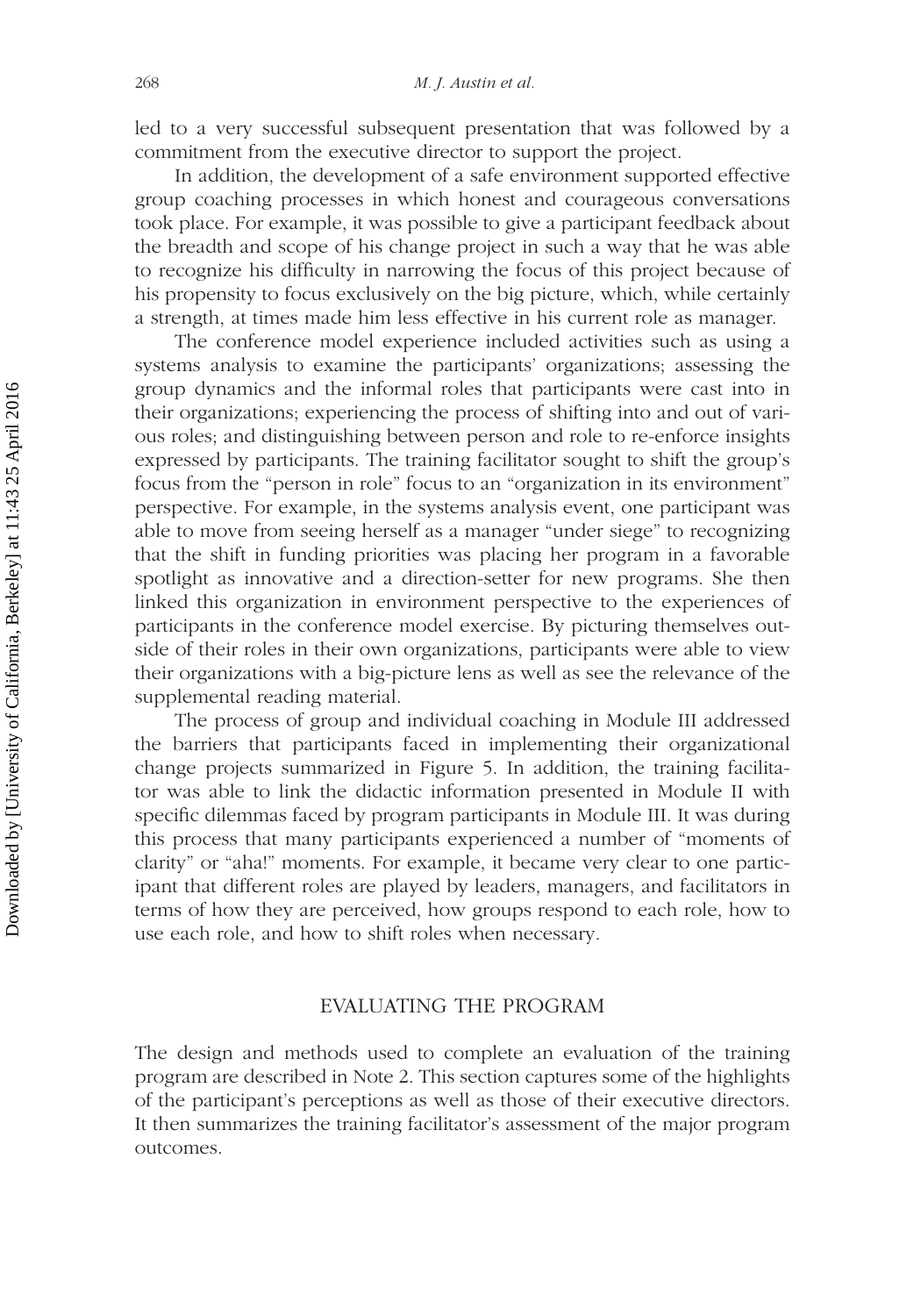| Number          | <b>Project Overview</b>                                                                                                                                                                                                                                                                                                                                                                                                                                                                                                                                                                                                                                                                                                                                                                                                                    |
|-----------------|--------------------------------------------------------------------------------------------------------------------------------------------------------------------------------------------------------------------------------------------------------------------------------------------------------------------------------------------------------------------------------------------------------------------------------------------------------------------------------------------------------------------------------------------------------------------------------------------------------------------------------------------------------------------------------------------------------------------------------------------------------------------------------------------------------------------------------------------|
| of Participants |                                                                                                                                                                                                                                                                                                                                                                                                                                                                                                                                                                                                                                                                                                                                                                                                                                            |
| 3 Participants  | Description: The creation of collaborative middle management teams designed to<br>respond to environmental shifts in the agency in order to communicate among the<br>teams and with upper management.                                                                                                                                                                                                                                                                                                                                                                                                                                                                                                                                                                                                                                      |
|                 | Background and Progress: This project involves three managers from three<br>different units in three different locations who all report to the same supervisor. It<br>was developed because the supervisor's span of control was too broad and she<br>requested that team members step into peer leadership roles. Participants have<br>focused their project on: the development of a strong sense of team as a way of<br>helping managers feel more connected to one another and the organization;<br>bringing new ideas from middle-manager groups to upper management as a<br>response to changes in the environment; and connecting these groups to one<br>another in order to reduce redundancy and generate greater collaboration in<br>response to environmental changes.                                                          |
| 3 Participants  | Description: Development of an implementation plan for the organization's<br>strategic plan at the program manager, mid-level manager, and line staff levels.                                                                                                                                                                                                                                                                                                                                                                                                                                                                                                                                                                                                                                                                              |
|                 | Background and Progress: This project is aimed at upper and mid-level managers<br>as well as line employees and is broken into three complementary pieces taken on<br>by each participant. Together, these projects will create a mechanism for<br>implementing an organizational strategic plan in which: upper-level managers will<br>develop work plans that will make it clear how the strategic plan will be<br>implemented and according to what time frame; mid-level managers will be trained<br>on policies and procedures in order to implement them consistently across the<br>agency; and employees will be trained on how to create individual goals and<br>objectives related to the annual work plans that enable them to meet individual<br>development goals and provide a standard against which to evaluate their work. |
| 2 Participants  | Description: Development, implementation, and institutionalization of<br>organizational staff feedback on issues that emerge from the work and culture of<br>the organization that impact the morale of employees.                                                                                                                                                                                                                                                                                                                                                                                                                                                                                                                                                                                                                         |
|                 | <i>Background and Progress:</i> This project focuses on the creation and maintenance of<br>a "morale committee" to solicit and respond to suggestions for improving the<br>morale and retention of employees. The committee created a process for<br>categorizing, prioritizing, responding to or referring suggestions to the groups and<br>departments that were able to make the changes. Participants also created a method<br>of reporting back and disseminating information about the changes that were being<br>implements.                                                                                                                                                                                                                                                                                                        |
| 1 Participant   | Description: Development and implementation of a training program for new<br>employees that would reduce job adjustment times and improve retention.                                                                                                                                                                                                                                                                                                                                                                                                                                                                                                                                                                                                                                                                                       |
|                 | Background and Progress: This project involved the creation of a design group, a<br>needs assessment, as well as a program design and implementation plan. It<br>determined which areas were most important in helping new employees get up to<br>speed and feel confident in their knowledge and skills regarding policies,<br>procedures and a solid understanding of the population being served. It is currently<br>in the beginning stages of implementation.                                                                                                                                                                                                                                                                                                                                                                         |
| 1 Participant   | <i>Description:</i> Design and implementation of a data system that assists senior<br>management with evaluating programs in relationship to the agency's mission.                                                                                                                                                                                                                                                                                                                                                                                                                                                                                                                                                                                                                                                                         |
|                 | Background and Progress: This project was designed to: 1) engage in research to<br>determine which data base might provide the data collection and analysis<br>capabilities required by the organization in order to meet the needs of the<br>management team to review programs; and 2) develop a plan to determine if the<br>management team is meeting the mission and objectives of the organization for the<br>reduction of poverty in the neighborhood.                                                                                                                                                                                                                                                                                                                                                                              |

**FIGURE 5** Organizational change project topics.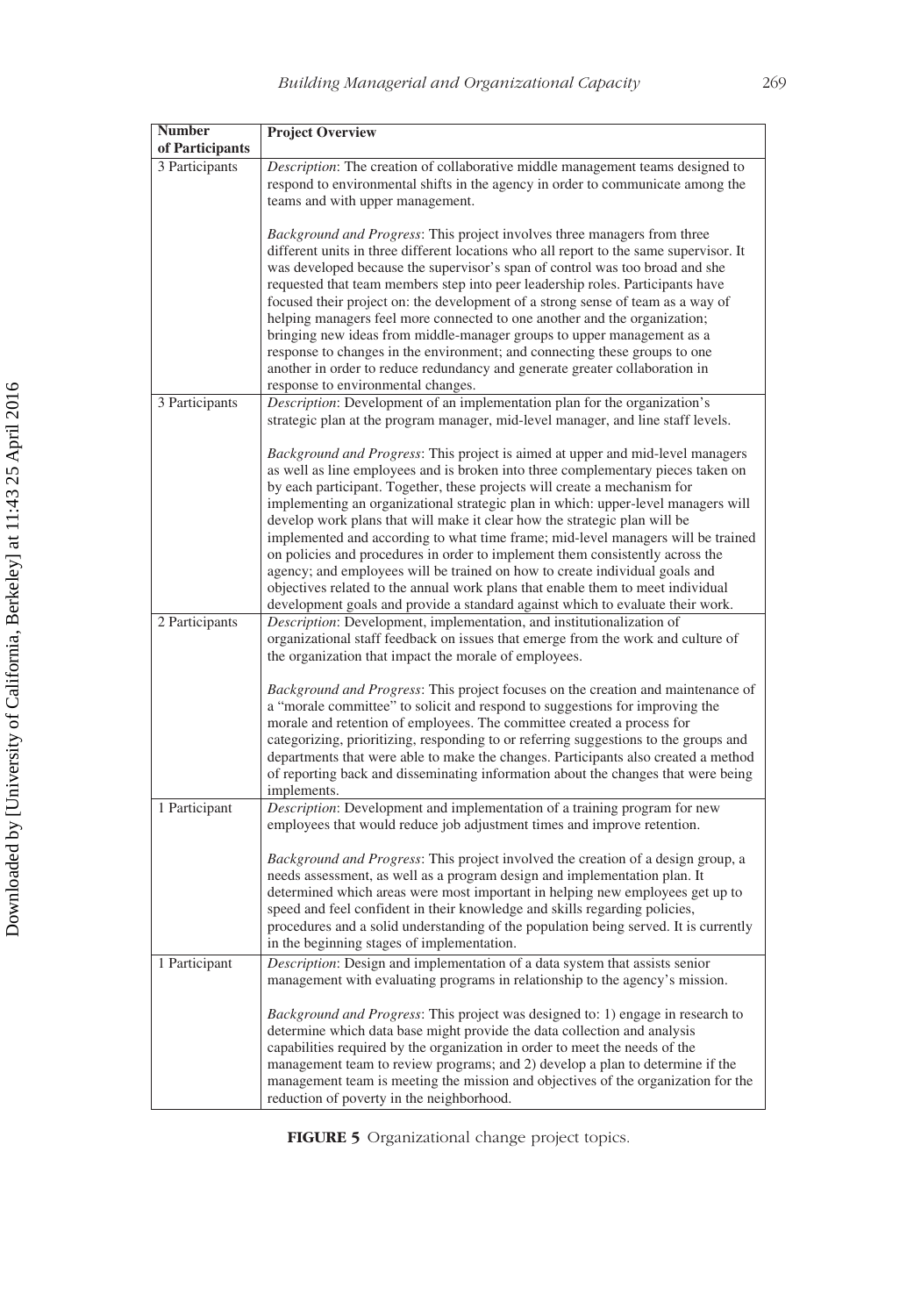| 1 Participant<br><i>Description:</i> Creation of an infrastructure for accountability to enhance practice                                                                                                                                                                                                                                                                                      |
|------------------------------------------------------------------------------------------------------------------------------------------------------------------------------------------------------------------------------------------------------------------------------------------------------------------------------------------------------------------------------------------------|
| decision making and program support.                                                                                                                                                                                                                                                                                                                                                           |
|                                                                                                                                                                                                                                                                                                                                                                                                |
| <i>Background and Progress:</i> This project was designed to create a culture shift in the<br>participant's department so that there was a stronger sense of team providing<br>greater support for managers and, at the same time, greater accountability for                                                                                                                                  |
| following policies and following through on work agreements. It was anticipated<br>that greater accountability would generate increased clientele and increased                                                                                                                                                                                                                                |
| income.                                                                                                                                                                                                                                                                                                                                                                                        |
| <i>Description:</i> Development and implementation of new reporting and meeting<br>infrastructure based on the goals of strategic program growth, program compliance<br>requirements, and staff support.                                                                                                                                                                                       |
| <i>Background and Progress:</i> This project was designed to completely restructure an<br>agency program. In doing so it aimed to: 1) develop a new vision and philosophy of<br>service; 2) create new program offerings; and 3) provide the leadership and<br>management support so that decision making and responsibility could be moved<br>further down the department's chain of command. |
| 1 Participant                                                                                                                                                                                                                                                                                                                                                                                  |

#### **FIGURE 5** Continued.

#### Program Participants

The participants shared their perceptions of both the strengths and limitations of the program. The highlights of strengths include an appreciation for bringing veteran executive directors into the program as guest lecturers, providing access to a skilled facilitator throughout the program, the use of experiential learning, and the use of self-reflective exercises. The limitations included insufficient time devoted to discussing the readings and uneven support from their agencies for participation in the program. Several participants also noted that they did not allocate enough time away from the job to fully participate in the program. Some of the lessons learned by the participants included: understanding the importance of organizational roles; prioritizing time for reflection; paying attention to communications; understanding organizational dynamics and culture; comprehending the process of organizational change; and having increased confidence in the leadership role. Some of the specific changes that the participants attributed to the program included: stepping outside of their individual comfort zones; feeling more self-confident and able to contribute more to group discussions; delegating more effectively; taking things less personally; thinking more globally about management by staying focused on the big picture; increased capacity to manage a difficult change process; and increased valuing of peer learning.

#### Executive Directors

The executive directors were also pleased with the outcomes of the program as they could see participants reflecting a broader understanding of managerial leadership in the nonprofit sector, particularly those participants who were described by their directors as "accidental managers"—those who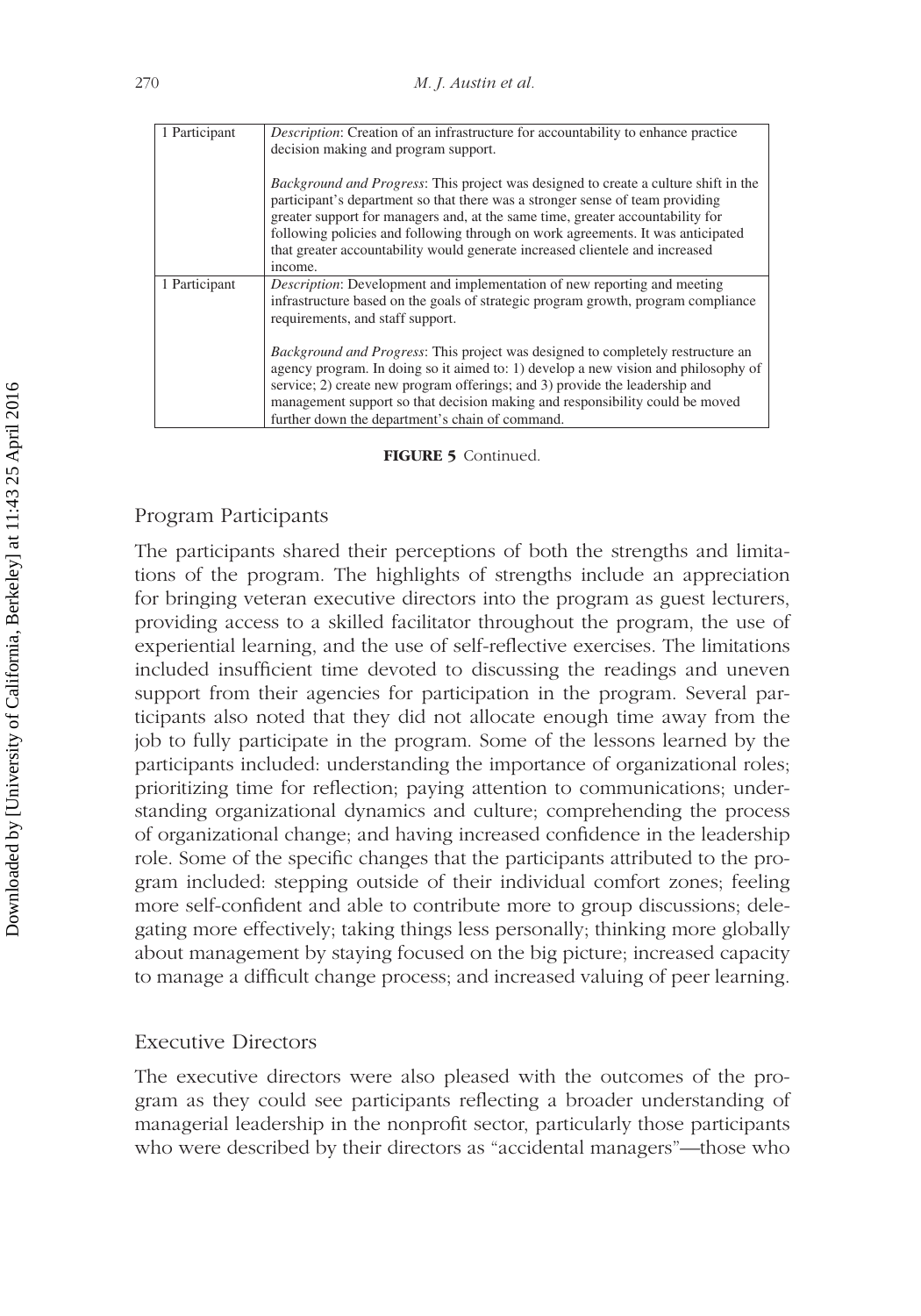had moved up the organizational ladder with little or no preparation in management. Some of the limitations described by the executive directors included the need for the program to provide more guidance on engaging and mentoring their participants, as well as suggestions on how to help participants protect the time for training from competing job demands. The major outcome identified by the executive directors was the increased capacity of the participants to take on leadership roles, reflecting new ways of thinking and greater self-awareness about the use of goals and strategies. Additional outcomes identified included: thinking more broadly about the role of management; taking more initiative; offering to mentor a younger recently hired manager (demonstrating a tremendous change in the way that this manager viewed his role in the agency); facilitating relationships in a more proactive and less reactive manner; developing a broader understanding of the organization and their roles in it; and using more critical thinking skills to address organizational issues.

#### PROGRAM FACILITATOR

The program facilitator who was able to observe participants throughout the program as well as review their written work identified some of the most significant findings. The two major outcomes related to: 1) understanding managerial roles and developing a managerial identity, and 2) making the transition from crisis management to managerial leadership.

The understanding and abilities of participants related to understanding how their identities as practitioners impacted their role as managers evolved over the course of the program. In the early stages, managers came to understand the many roles that they assume in their organizations. Next, they developed an understanding of the roles that complement and conflict with their own sense of identity. Finally, managers began to see how to draw upon and, at times, compensate for certain aspects of their identity in order to play the managerial role necessary to improve their leadership within the organization. In essence, participants learned how to consciously step in and out of their organizational roles in order to maintain a healthy work*/*life balance that both protected personal identity and supported strong managerial leadership.

A number of exercises promoted an understanding of personal identity and managerial roles. The self-shadowing exercise asked participants to observe and record how they spent their time on an average day. This data enabled them to observe not only how they spent their time engaged in crisis management with the staff, but to understand what this behavior meant. They were able to admit that they missed working with clients, and that they had recreated their client-related experience in the ways that they were managing staff. In examining why they wanted to recreate their direct service experience, they realized more fully that they, indeed, were part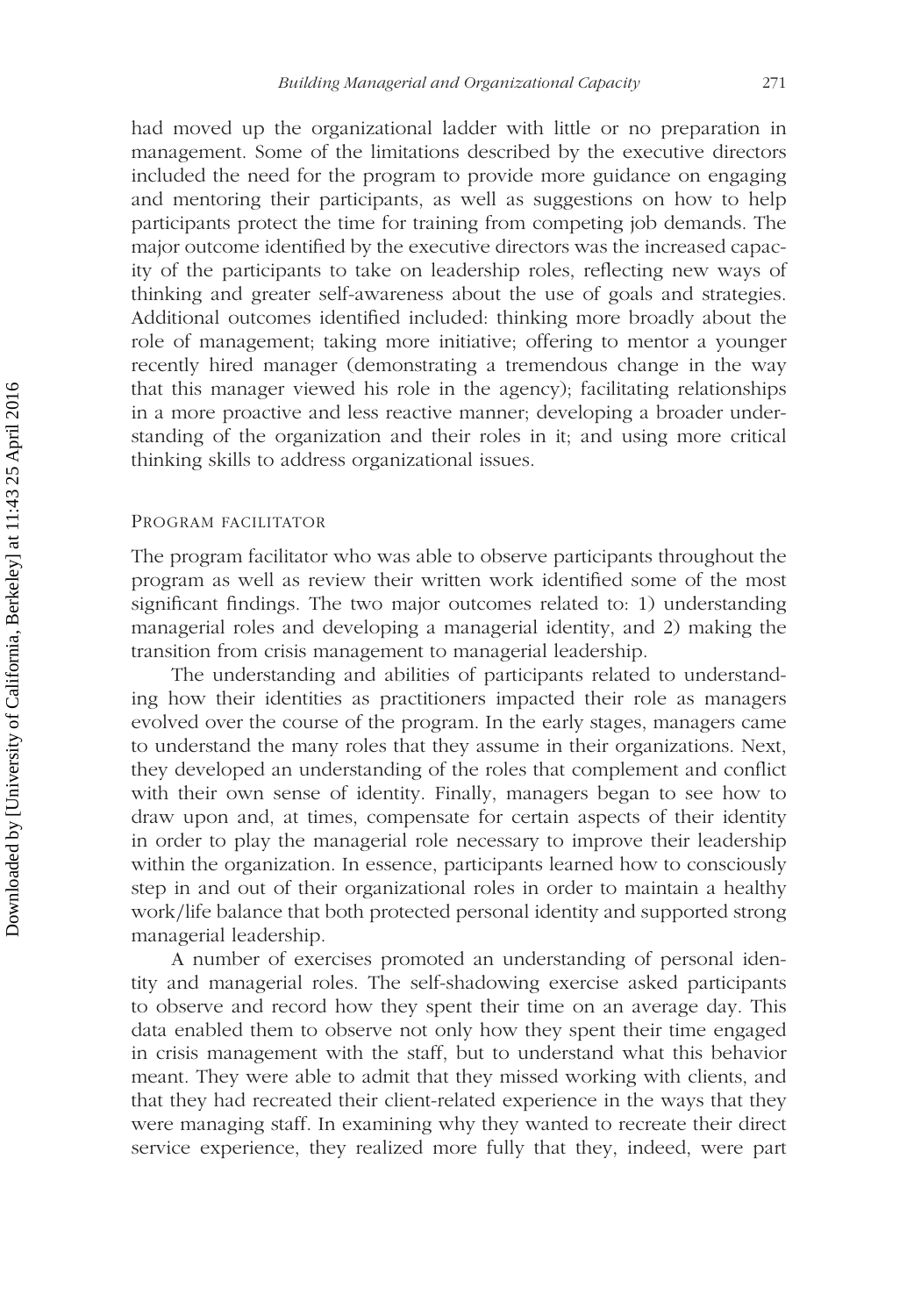of management and that they actually had mixed feelings about this fact. While they liked the power and authority that came with being a manager, they found it difficult to be part of the administrative "hierarchy" and to use the related power and authority. The extensive amount of time they devoted to counseling staff was an indication of their ambivalence about their management roles and made it difficult for them to step fully into a role that required the capacity to see the big picture and the mission of the organization within it.

The combination of self-shadowing and learning from the veteran executives helped participants to make the transition from rarely reflecting upon their identity as managers to focusing on the roles of organizational leadership (the fundraiser, the financial manager, the public speaker, the human resource manager, the staff motivator, and the program evaluator). They learned to assess the barriers they personally faced in taking on new roles when these conflicted with the identity that they had formed as managers dedicated to human service work. For example, one participant asked one of the veteran executive directors how she handled the demands of "dressingup, putting on heels, and going to a cocktail party" to raise funds. With disbelief etched across her face she asked, "Do you like it? How can you do it? Doesn't that put you in conflict with who you are and what you believe about serving poor people?"

The use of the conference learning model in Module II also helped participants learn about their own managerial identity and the accompanying leadership roles. For example, the conference model activities helped participants to move from viewing personal identity as deriving solely from an individual's beliefs and behaviors to understanding how groups generate role expectations for individuals. Participants learned how individuals in groups and organizational settings audition for roles through the use of interpersonal behaviors. These activities helped participants understand the use of personal power and the choices associated with taking or rejecting particular roles.

The conference model also provided participants with an opportunity to practice stepping in and out of the roles they played within the simulation in order to compare that experience with similar experiences within their own organizations. The simulation provided ways for participants to see how they were perceived and examine how they perceived themselves. The differences between the perceptions of the participants in terms of how they act in their organizations and those of the participants in the conference model gave participants the power to identify new ways to take on familiar roles in their organizations. For example, a female participant led a discussion complaining that she remained confused about what she was supposed to have learned from the conference model. She felt strongly that it could and should have been designed differently and that the facilitators should have told her what she was supposed to learn. In an angry tone, she clearly challenged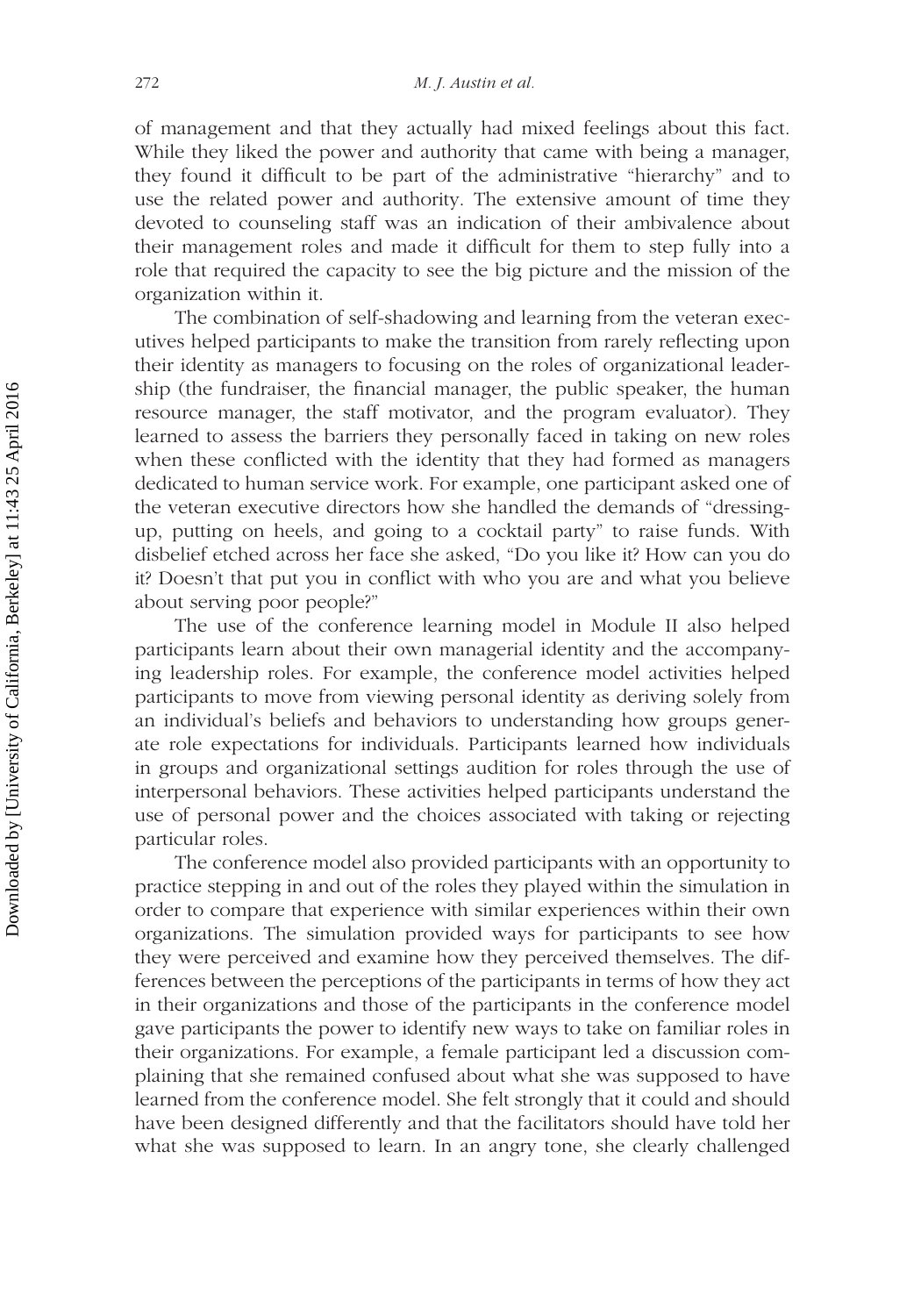the design and facilitators of the conference model. This same woman was later selected by her team members to make the presentation about their organizational change project to upper management based, in part, on her colleagues' perception of her clarity, presence, and courage in speaking "truth to power." Upper management perceived the project as challenging their authority. The conference model experience enabled this participant, as well as her team members, to recognize the ways in which everyone in organizations tends to develop predictable perceptions*/*projections based on nothing more than age, gender, race, or position*/*status*/*title. They recognized that peers seeking to recognize*/*recruit informal leaders might perceive and label behaviors one way, while leaders in position of authority in leadership positions in the organization may perceive and label behaviors in another way. They were able to recognize that these perceptions*/*projections were simply part of human interaction, that they were not personal, and that it was possible to choose not to step into these roles or take on the projections. This woman had a choice as to how to play her role and her team members helped to develop the strategies needed for launching their project by using perceptions that were useful and leaving aside those that would not be helpful. The ability to recognize and work with perceptions*/*projections is an art that those in leadership are rarely taught, yet those who are effective leaders understand it intuitively.

Throughout discussions of personal identity and leadership roles in the three modules, participants displayed a willingness to take on the often uncomfortable or negatively perceived aspects of playing a leadership role within their organization. The discussions surfaced three major challenges. The first challenge related to carrying the negative projections of staff members about the manager that arise as she creates and maintains organizational boundaries, without damaging the manager's self perception in terms of lower self-esteem (e.g. when a manager who establishes program standards to be consistently enforced in contrast to previous inconsistent enforcement creates competition and perceptions of favoritism among staff). The second challenge involved working with negative projections in order to deepen connections to staffwhen making unpopular managerial decisions. In one example, a manager was required to deliver the news that salaries had to be cut. A staff member responded very negatively, arguing that her credentials entitled her to a higher level of compensation. This staff member had functioned as a close confidant of the manager up to this point. The decision to cut salaries provided the opportunity for a conversation that helped the manager and the staff member sort out organizational boundaries needed to maintain professional roles and personal relationships.

The third challenge involved building alliances within the organization by using negative perceptions to help staff understand organizational realities, while at the same time remaining open to hearing their perspective. When a manager recognizes staff resistance to an agency decision, it can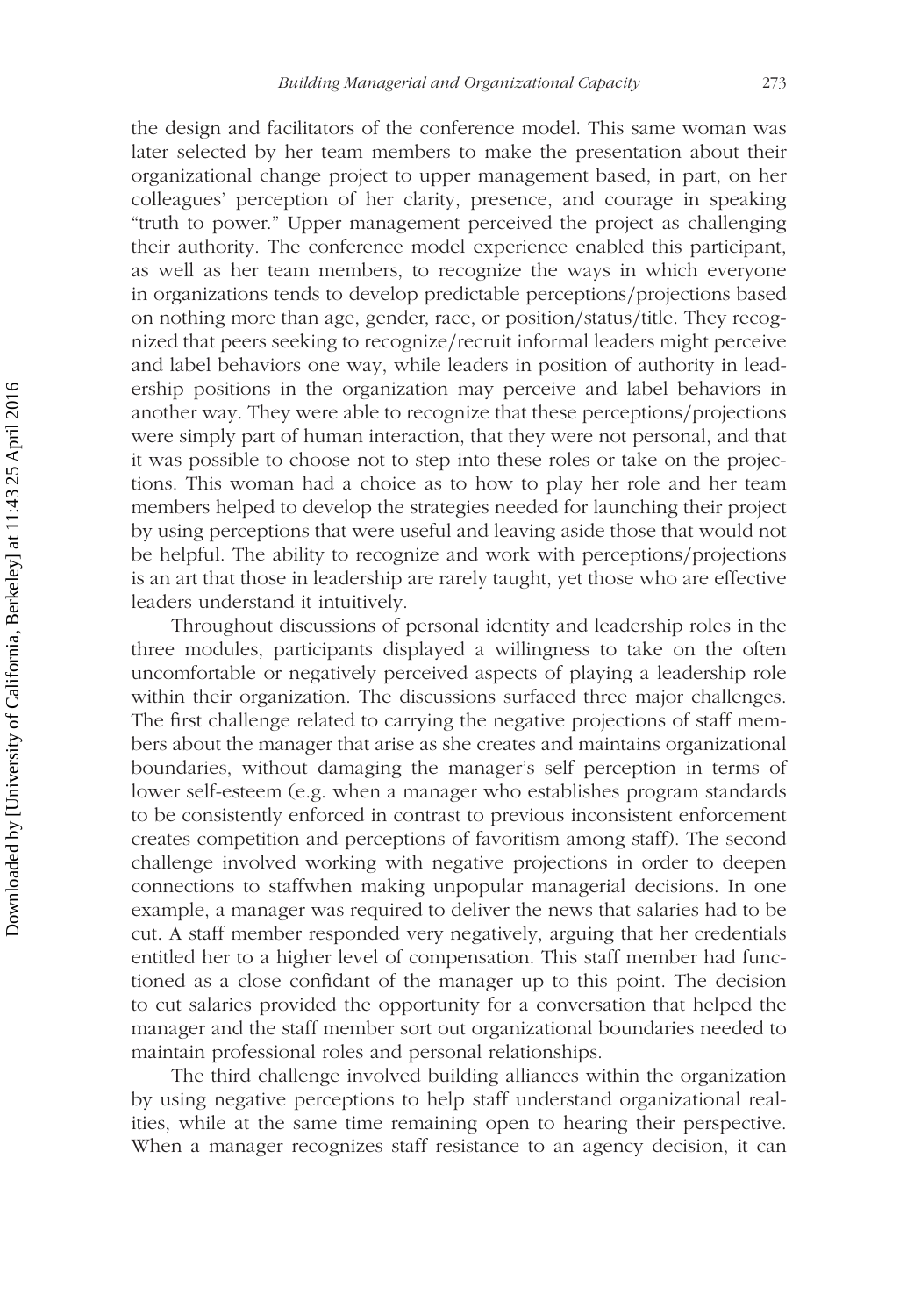provide an opportunity for teaching and delegating (rather than becoming angry and defensive). For example, staff became very angry with one manager about changes in the location of a program. Rather than becoming defensive, the manager brought some of these angry staff members into a discussion designed to explain the situation, gather their ideas, and delegate both responsibility and authority for the change to this new team. These changes in organizational and role clarity as well as in management style were significant for this manager who had been managing through a process of creating close personal relationships. These interrelated challenges were understood by most of the participants.

The second major outcome identified by the facilitator was the transition that participants made from crisis managers to managerial leaders. Participants exhibited varying degrees of progress (along a continuum from less advanced to more advanced) toward managing the day-to-day operations of nonprofits in stride while still holding the bigger picture of the organizational dynamics that affected their organization's mission and their vision of change. Some participants developed a deeper psychological understanding of what was required to take on a role, integrating personal strengths with role competence so that they were able to move from constantly "putting out daily fires" to coaching others to take up their roles more effectively. Another set of participants learned to understand their organizational environment within a systems perspective and displayed an understanding of the politics and culture of the internal environment, but did not necessarily grasp how to navigate the system or promote organizational change. Other participants learned to identify the underlying logic connecting what needed to be addressed in their organization with the process or action steps needed for successful implementation of change initiatives. Finally, some participants developed the capacity to integrate their vision of change into the organizational culture of their organization, thus demonstrating the understanding and skill set necessary to manage both complexity and change.

#### UNDERSTANDING THE RELATIONSHIPS BETWEEN OUTCOMES

As the program evolved, it became increasingly apparent to the program designers that the transition from crisis managers to managerial leaders is often a subtle and overlooked shift in how managers perceive their job. Most participants in the program entered with a belief that their positions as managers were based on their ability to use their experience, personal relationships and personalities to motivate staff and clients. Their view of their work and their alliances with others were often grounded in the perception that they were being themselves as opposed to playing a role. Thus, managers engaged in a common motivation technique that communicated to staff the need to perform a task "because I'm a nice person" or "because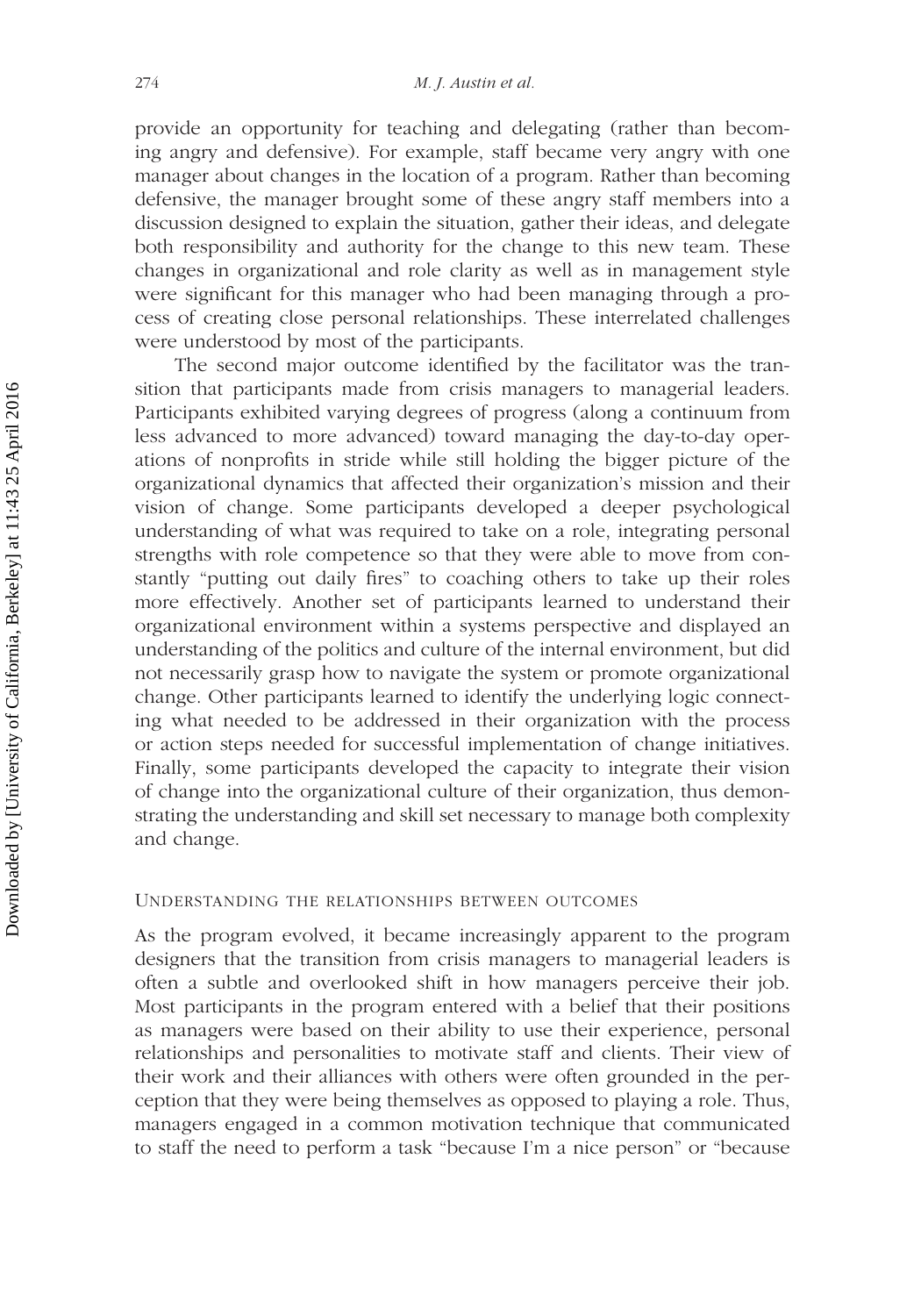we share the same passion for this work" as opposed to motivating staff by linking these tasks to a broader organizational mission.

However, the use of personal identity to motivate staff often contributed to a crisis management environment where participants acknowledged having little time to take in the big picture, and often led to an unhealthy work*/*life balance. For example, very nurturing managers often perceived their caretaking characteristics as personality traits. They moved from coaching and supporting others to offering endless hours of emotional support, counseling, and conflict resolution to staff members without recognizing this phenomenon. In the self-shadowing exercise, many program participants observed that they spent their days supporting staff, and had to work extra hours, either before anyone came to work or after everyone had gone, in order to complete the tasks required by their own jobs.

The major program outcomes identified by the training facilitator are highlighted in Figure 6. In this conceptual map, Process A summarizes the transition from relying on perceived managerial identity to developing the ability to see the job as the product of stepping in and out of management roles. Successfully navigating between one's own personal perceptions and the staff's projections of the role of a manager requires balancing: 1) the manager's own understanding of personal identity and boundaries; and 2) the leadership roles they are asked to play as managers. This dynamic is based upon the realization that in order to do their jobs well, managers need to understand the roles they play within the organization and the roles they are perceived as playing.



**FIGURE 6** The relationship of major outcomes for management leadership training.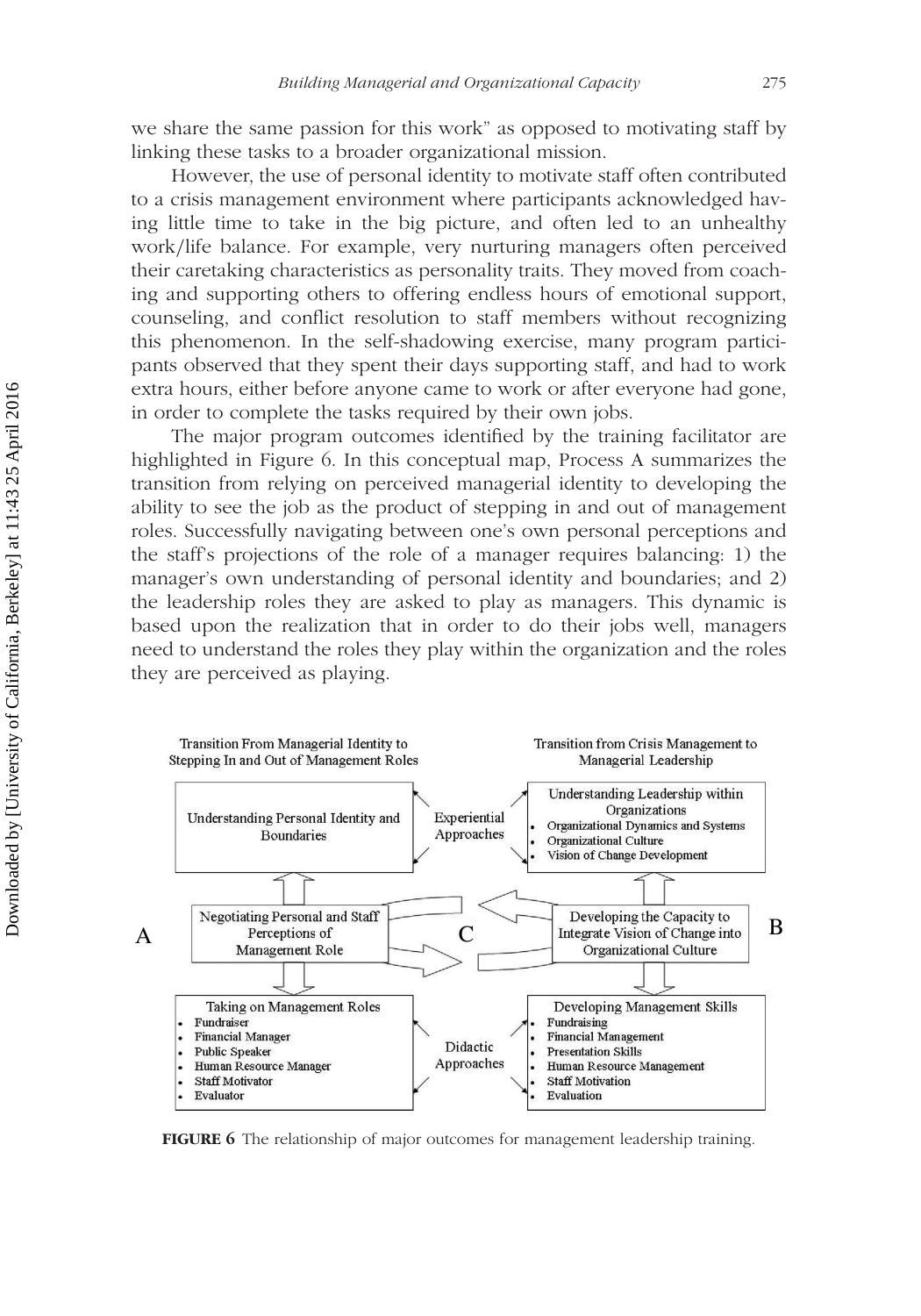Process B features the transition from crisis management to managerial leadership. In order to develop the capacity to integrate a vision of change at the organizational level, managers need to develop an understanding of how to link their vision of organizational change to their daily use of management skills. Finally, Process C captures the inter-relationship between the processes of learning how to negotiate personal and staff perceptions of the management role and the process of developing the capacity to integrate visions of change into existing organizational cultures. For example, one of the participants, in making the transition from being a manager to becoming a managerial leader within her department, transitioned from identifying with and standing in solidarity with her staff in rebellion against the existing organizational structure to building upon the existing organizational structure in order to make dramatic changes in her department. This act increased her status as a leader, but she also had to revisit aspects of her former managerial identity (that of a manager in solidarity and friendship with her staff) and renew the relationships she had in her old role within a new set of boundaries. Moving to the role of managerial leadership required her to implement her vision of change within existing organizational dynamics and systems.

#### CONCLUSIONS AND RECOMMENDATIONS

All stakeholders (participants, agency directors, program designers, and the facilitator) viewed the managerial leadership training program as a success, facilitating growth and change at the individual and organizational levels. Despite the time demands associated with the program and the unexpected decline in the national economy beginning in the middle of the program, all agency participants reported that they benefited from their involvement in the program. The evaluation process generated a series of recommendations and ideas related to enhancing the program in such areas as program guidelines, managing time and expectations, dealing with identity*/*role conflicts, and accounting for stages of individual development.

#### Program Guidelines

Participation guidelines are needed at both the organizational and individual levels. Executive directors and supervisors need more clarity about their expected level of involvement in terms of supporting program participants and serving as partners in the organizational change project. Participants were unclear as to how much of their learning process should be shared in meeting with their supervisor. Guidelines related to program expectations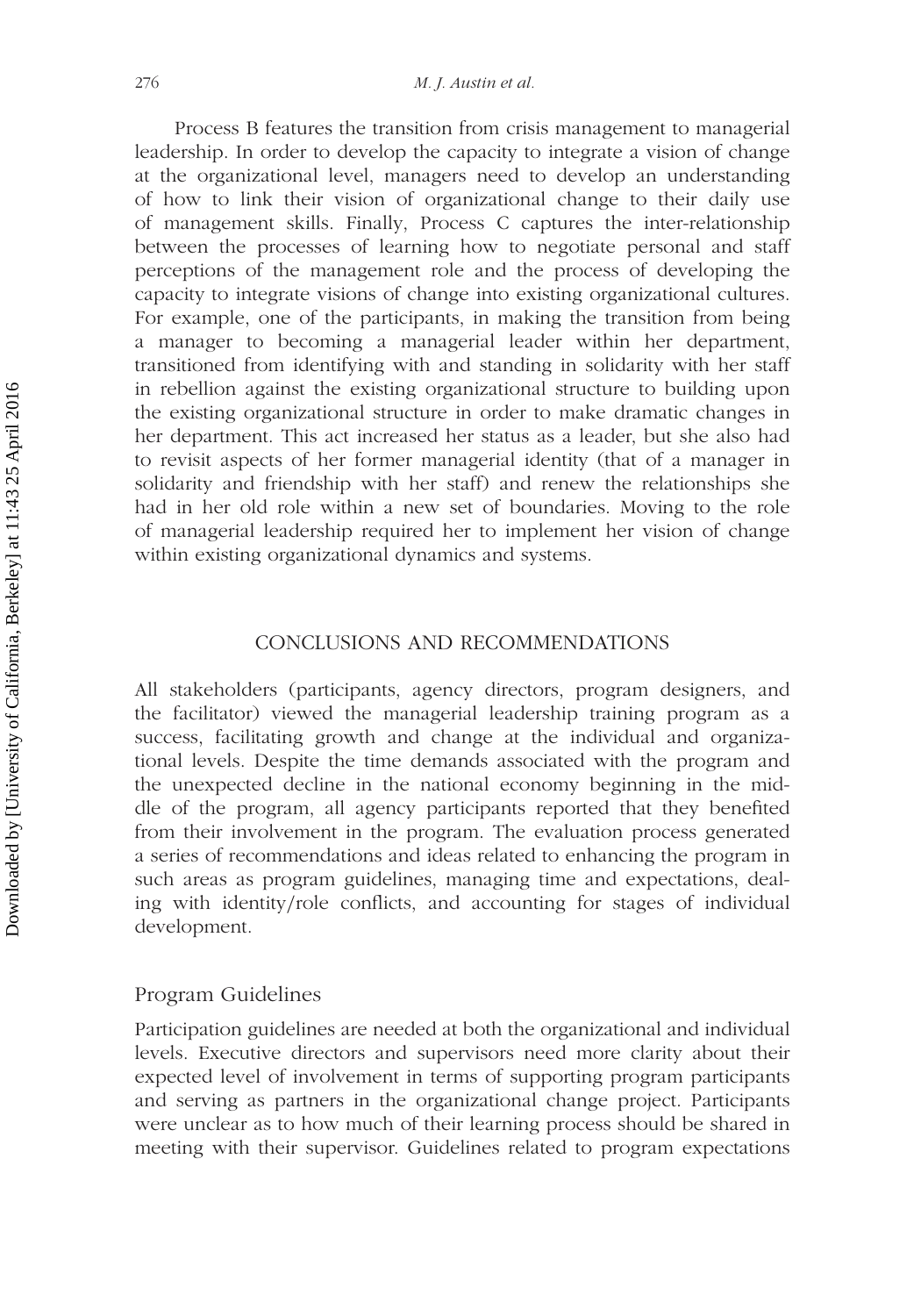and agency support would provide executive directors and the participants with greater clarity about how to provide and receive support.

Particular challenges arose as participants sought to balance current workloads with the expectations of the training program. Participants often worked late nights and weekends to complete their work tasks and would have benefited from task-related support that would allow them to focus on the training program during designated days*/*times. The participants also reported that they could have used more assistance related to time management, especially early in the program.

# Role Versus Identity

The training program surfaced an important conflict that middle managers experience between their individual occupational identity and the demands of their organizational role, one that can hinder the ability of managers to move forward and take on increased leadership responsibilities. The conference model learning related to organizational roles and power dynamics, as well as the opportunities for participants to examine their own personal identities, enabled them to discern how identity and work roles can be confused. Providing networking opportunities and facilitating open discussions about personal and work identities earlier in the program would strengthen the program. Since participants noted the importance of peer learning and support, activities designed to facilitate group cohesion should begin earlier in the program. This could be achieved by providing both formal and informal opportunities for connecting, networking, and discussing the individual identities and work roles of the participants.

#### Stages of Development

Participants began the program at different stages of professional development and moved through the program at their own pace. While one overall measure of success involves completing the program and launching an organizational change project, future assessments need to take into account the starting point for each individual and his or her personal learning path. Designers should develop methods for measuring the specific lessons learned by each individual at the end of the program. The framing of these lessons and measures should be based upon a continuum model of managerial and leadership development involving the following stages: 1) moving out of the direct service practitioner mindset into the managerial mindset; 2) experimenting with stepping into a leadership role while having the opportunity to step back into the manager role; and 3) completely stepping into a new leadership role that includes the manager role.

Downloaded by [University of California, Berkeley] at 11:43 25 April 2016 Downloaded by [University of California, Berkeley] at 11:43 25 April 2016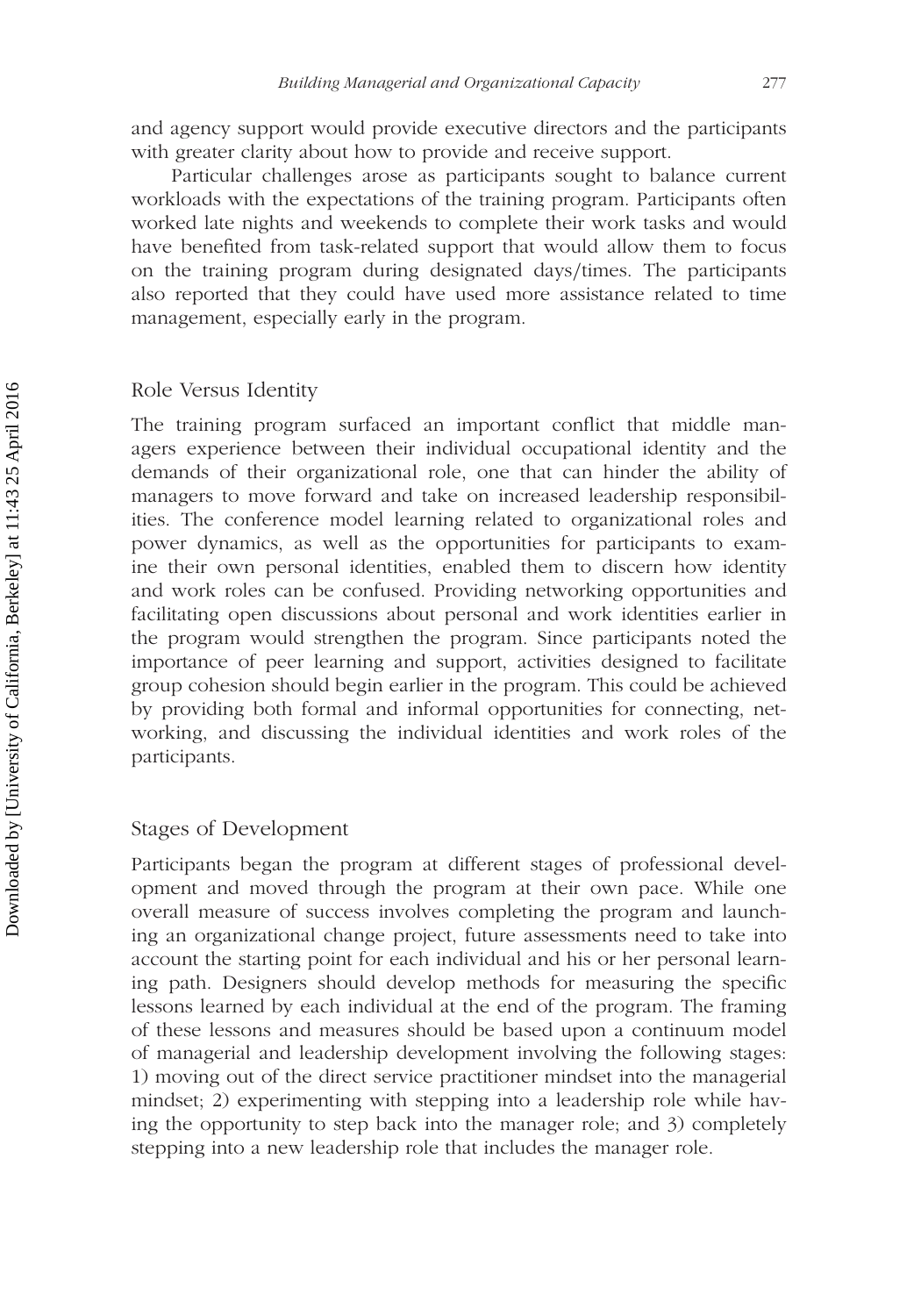# Implications for Future Training Design

The nonprofit human service organizations participating in the program typically attract employees with strong client-centered values who are often pulled, cajoled, or persuaded to take on management roles, becoming "accidental managers."Client-centered values often include a strong belief in democratic, consensus-based decision making, a distrust of authority, a dislike of hierarchy, a passion for community, a desire for organizational families, the perception that certain segments of the population (women, children, the elderly, people of color) are often excluded from the privileges of society, the belief that speaking "truth to power" is part of their job, and that this "calling" gives them status, privilege, and position of their own. The outcomes of this training program suggest that it is not simply a lack of management skills that prevents nonprofit managers from moving into leadership positions, but rather a conflict between personal identities based on client-centered values and professional identities requiring closer contact with senior management, board members, and funders. This shift in contact from clients to funders may, for some, require a significant change in how managers frame their personal identities and values. The beliefs that underlie their professional identity need to become conscious, broadened, and re-integrated in such a way that the tasks required by a senior manager can be performed without the cognitive dissonance generated by a role that does not match their self-perception.

Based on this training evaluation, the program has been redesigned to offer nonprofit middle managers an opportunity to understand how they personally encounter and takeup the roles of manager and leader. The central learning objectives for participants in the redesigned program relate to: 1) understanding managerial roles and the use of power and authority needed for leadership, and 2) leading change based on an understanding of organizations and organizational change processes. Through readings, reflection on their organizational experience, and assessments of time management, as well as psychological and role dynamics in groups, participants will gain a deeper understanding of how they currently function in their roles as managers and what is required to step into a leadership role in their organizations. They will learn about the process of analyzing organizational problems from a systems perspective, as opposed to maintaining a primary focus on interpersonal tensions, in order to generate more creative solutions to organizational dilemmas. Specific features and experiences incorporated into the program will include: 1) creating a temporary learning organization to simulate the roles that managers take in groups and organizations;2) reflecting on the organizational dynamics and staff experiences within nonprofit organizations that serve underserved, vulnerable, and traumatized populations;3) pursuing learning opportunities related to the integration of key management functions (human resources, financial resource development, and information management)in order to support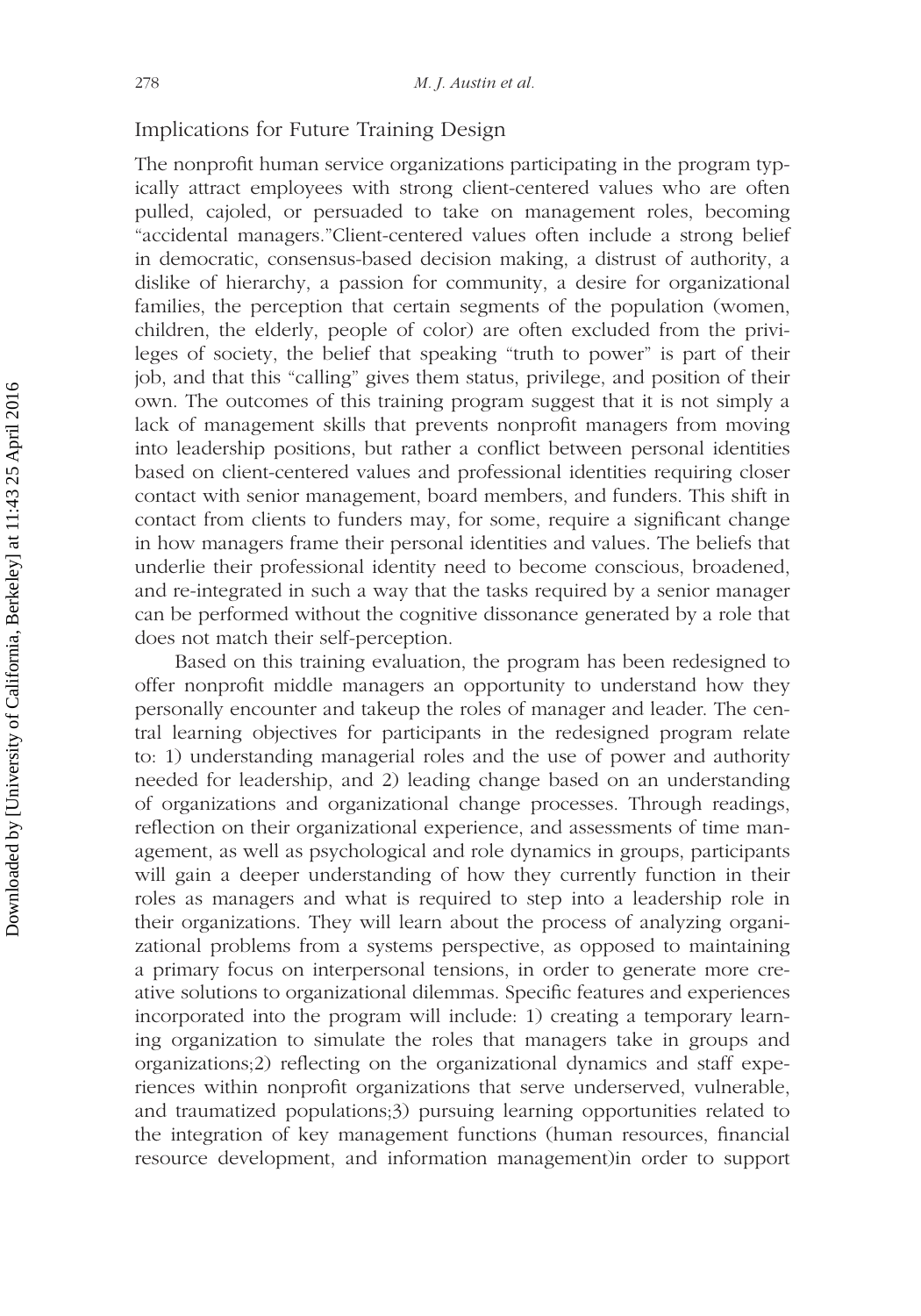clients and staff; and 4) integrating learning through the use of coaching related to project design, implementation, and presentation, accompanied by career development planning.

#### **NOTES**

Note 1

Two local foundations and the endowment of the Mack Center on Nonprofit Management in the Human Services located in the School of Social Welfare at the University of California, Berkeley, supported the training program. Kate Regan provided the vision and glue as the program facilitator that kept the sessions moving forward as she gathered the learning needs of the participants to help shape the program as it was unfolding, as well as provided input as a participant-observer. The administrative support of Stan Weisner and Jonathan Gill at University of California Extension was invaluable, as they provided a supportive home for the program.

The profile of the program participants from five nonprofit human service organizations with annual budgets ranging from \$5 million to \$40 million included the following: population of program managers (enrolled – 22; graduated  $-12$ ; dropouts due to job demands  $-10$ ); gender of graduates (women  $-9$ ; men  $-3$ ); ages of graduates (early  $30s - 2$ ; early to late  $40s$  $-6$ ; early 50s  $-4$ ); and educational levels of graduates (some college  $-4$ ; bachelors degree  $-4$ ; masters degree  $-4$ ).

#### Note 2

The design of the program evaluation addressed the following questions: What was the decision-making process used by executive directors to identify program participants and the ways that they supported their participants? What were the factors that contributed to participant retention? What learning content and strategies were the most useful for the participants? To what extent did the program facilitate change at the individual and organizational levels? And, what are the recommendations for program improvement?

The perspectives of the key stakeholders, i.e., program participants, agency directors, and the program facilitator, were collected using the following methods: individual interviews (30- to 60-minute in-person and telephone) included the six agency directors or program managers who supervised the twelve participants and the training program facilitator; focus groups (one-hour sessions of 5-6 participants held concurrently on the final day of the program); and web-based survey questionnaires (sent approximately two weeks before the end of the program using Survey Monkey with additional opportunities to respond with hard copies). A detailed description of the findings can be found in Austin, Regan, Schwartz, & Samples (2009).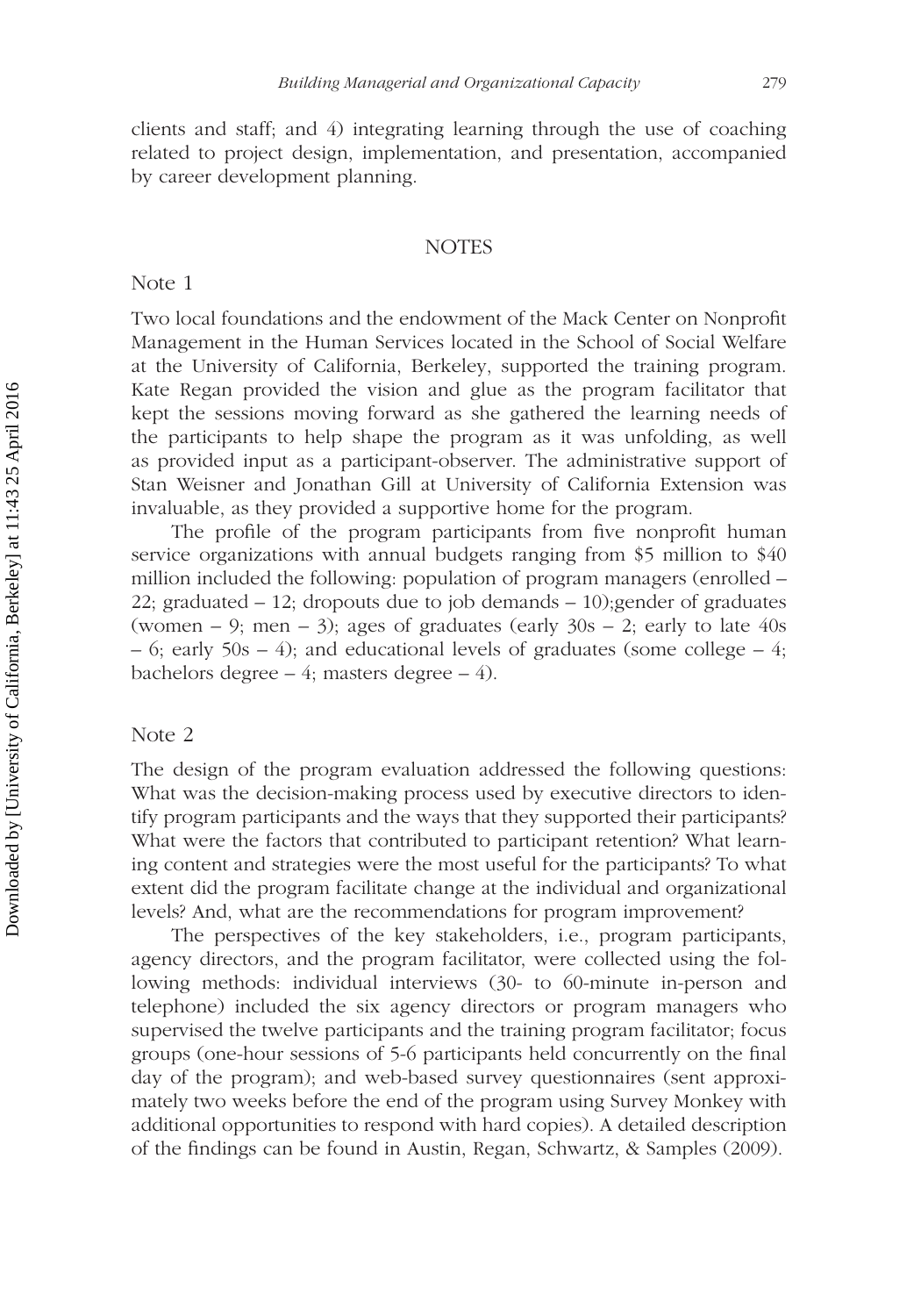#### REFERENCES

- Austin, M.J., Weisner, S., Schrandt, E., Glezos-Bell, S., & Murtaza, N. (2006). Exploring the transfer of learning from an executive development program for human services managers. *Administration in Social Work*, *30*(2), 71–90.
- Austin, M.J., Regan, K., Schwartz, S.,& Samples, M. (2009).*Building managerial and organizational capacity in nonprofit human service organizations through a leadership development program*. Berkeley, CA: Mack Center on Nonprofit Management in the Human Services, University of California, Berkeley.

Blumenthal, B. (2003). *Investing in capacity building: A guide to high-impact approaches*. New York, NY: Foundation Center.

- Blumenthal, B. (2007). *A framework to compare leadership development programs*. New York, NY: Community Resource Exchange.
- Cashman, J.F. (1978). Training social welfare administrators: The activity dilemma. *Administration in Social Work*, *2*(3), 347–358.
- Dane, E. (1983). Continuing education in administration: The job-related principle. *Administration in Social Work*, *7*(2), 79–89.
- Dolan, D.A. (2002). Training needs of administrators in the nonprofit sector: What are they and how should we address them? *Nonprofit Management and Leadership*, *12*(3), 277–292.
- Doueck, H.J., & Austin, M.J. (1986). Improving agency functioning through staff development. *Administration in Social Work*, *10*(2), 27–37.
- Evans, H.B.,& Reed, B.(1983) *The success and failure of a religious club*. San Francisco, CA: Harper & Row.
- Fong, L.G.W., & Gibbs, J.T. (1995). Facilitating services to multicultural communities in a dominant culture setting: an organizational perspective. *Administration in Social Work*, *19*(2), 1–24.
- Genis, M. (2008). So many leadership programs, so little change: Why many leadership development efforts fall short. *Journal for Nonprofit Management*, *12*(1), 32–40.
- Glisson, C.A. (1981). A contingency model of social welfare administration. *Administration in Social Work*, *5*(1), 15–29.
- Gutierrez, L., Kruzich, J., Jones, T., & Coronado, N. (2000). Identifying goals and outcome measures for diversity training: A multi-dimensional framework for decision-makers. *Administration in Social Work*, *24*(3), 53–70.
- Hahn, A.B., & Raley, G.A. (1998). Youth development: On the path toward professionalization. *Nonprofit Management and Leadership*, *8*(4), 387–401.
- Hart, A.F. (1988). Training social administrators for leadership in the coming decades. *Administration in Social Work*, *12*(3), 1–11.
- Hyde, C. (1998). A model for diversity training in human service agencies. *Administration in Social Work*, *22*(4), 19–33.
- Kouzes, J.,& Mico, P. (1979). Domain theory: An introduction to organizational behavior in human services organizations. *The Journal of Applied Behavioral Sciences*, 15(4),449–469.
- Levi, D. (2007) *Group dynamic for teams*(2nded.). Los Angeles, CA: Sage Publications.